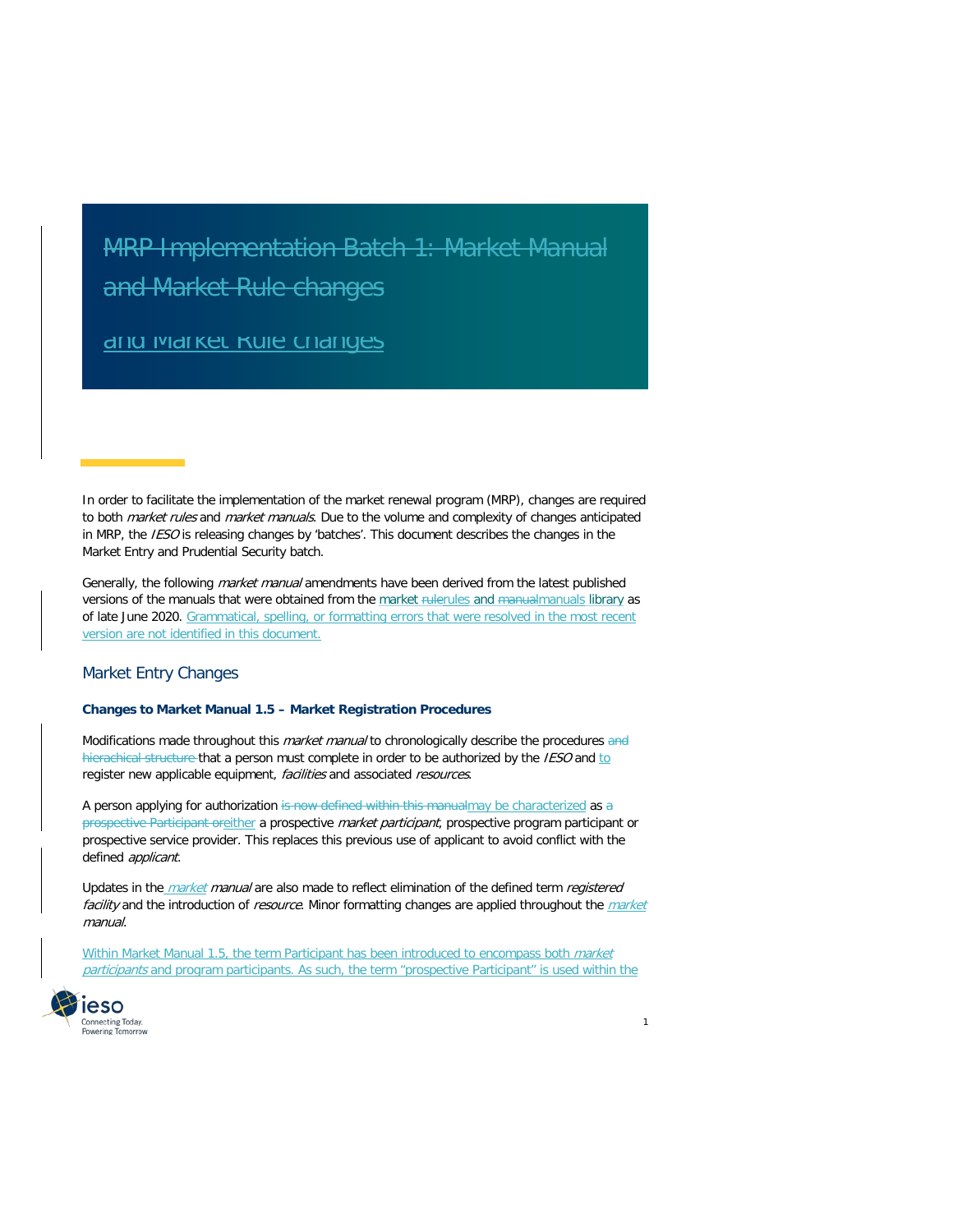market manual to designate a person in the process of applying to become authorized either as a market participant or program participant.

Market Renewal Implementation: Batch 1 Market Manuals and Rules Changes,  $\frac{15}{1004}/12/2020$  2

 $\mathbf{I}$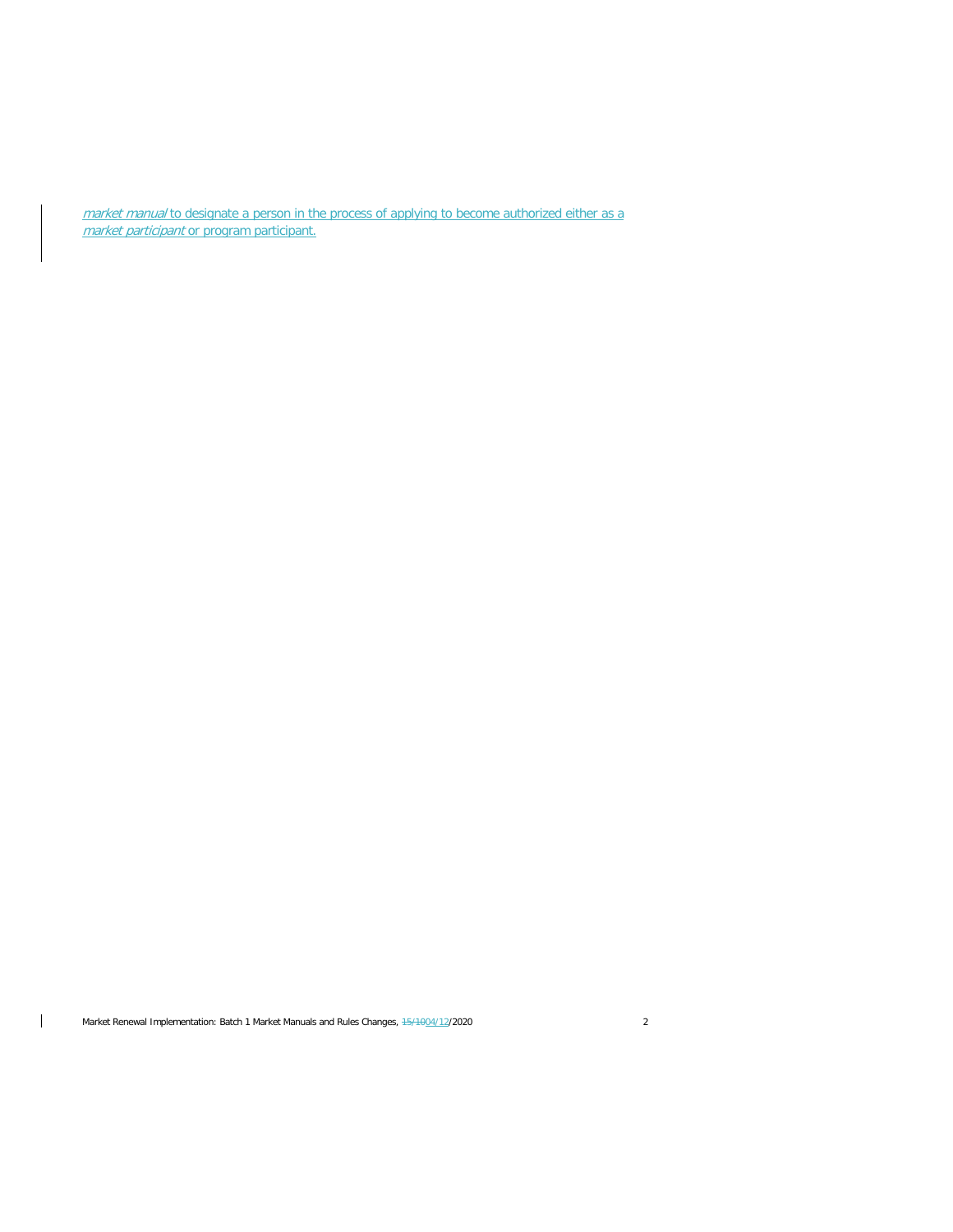# **Summary of changes to Market Manual 1.5**

Throughout Market Manual 1.5, the Facility Registration Help File has been renamed to the Register Equipment Help File for alignment with the Register Equipment procedures. The file itself will be renamed on the IESO website when MRP's rules take effect.

| <b>Market Manual</b>    | Type of   | <b>Description</b>                    | <b>Incremental Changes since</b> |  |
|-------------------------|-----------|---------------------------------------|----------------------------------|--|
| <b>Section</b>          | Change    |                                       | October 13, 2020                 |  |
|                         |           | Section updated to include            |                                  |  |
|                         |           | references to prerequisite            |                                  |  |
| 1.1 Purpose             | Modified  | requirements for program              |                                  |  |
|                         |           | participants and service              |                                  |  |
|                         |           | providers.                            |                                  |  |
|                         | <b>No</b> | The contents of this section are      |                                  |  |
| 1.2 Scope               | change    | not updated in this revision of       |                                  |  |
|                         |           | Market Manual 1.5.                    |                                  |  |
| 1.3 Roles and           |           | Participant responsibilities are      |                                  |  |
|                         | Modified  | updated to reflect registration       |                                  |  |
| Responsibilities        |           | data submissions for resources.       |                                  |  |
|                         |           | The contents of this section are      |                                  |  |
| 1.4 Recommended         | <b>No</b> | not updated in this revision of       |                                  |  |
| Reading                 | change    | Market Manual 1.5.                    |                                  |  |
|                         |           | The contents of this section are      |                                  |  |
| 1.5 Contact Information | <b>No</b> | not updated in this revision of       |                                  |  |
|                         | change    | Market Manual 1.5.                    |                                  |  |
|                         |           | Minor modifications include an        |                                  |  |
|                         |           | update to reflect that Intent of      |                                  |  |
| 2.1 Registering an      | Modified  | Registration section of the online    |                                  |  |
| Organization            |           | application form is still in          |                                  |  |
|                         |           | transition as of mid-2020.            |                                  |  |
|                         |           |                                       |                                  |  |
|                         |           | Modifications to section include:     |                                  |  |
|                         |           | Updates to market<br>$\bullet$        |                                  |  |
|                         |           | participation types to include        |                                  |  |
|                         |           | virtual traders and                   |                                  |  |
|                         |           | replacement of the term load          |                                  |  |
|                         |           | with wholesale consumer.              |                                  |  |
| 2.2 Registering as a    |           | Updates provide alignment             |                                  |  |
| Market Participant      | Modified  | with market participant               |                                  |  |
|                         |           | classes listed in the <i>market</i>   |                                  |  |
|                         |           | rules.                                |                                  |  |
|                         |           | Articulation of the IESO<br>$\bullet$ |                                  |  |
|                         |           | market entry application fee          |                                  |  |
|                         |           | as a prerequisite requirement         |                                  |  |
|                         |           | for prospective market                |                                  |  |
|                         |           | participants. Modification is         |                                  |  |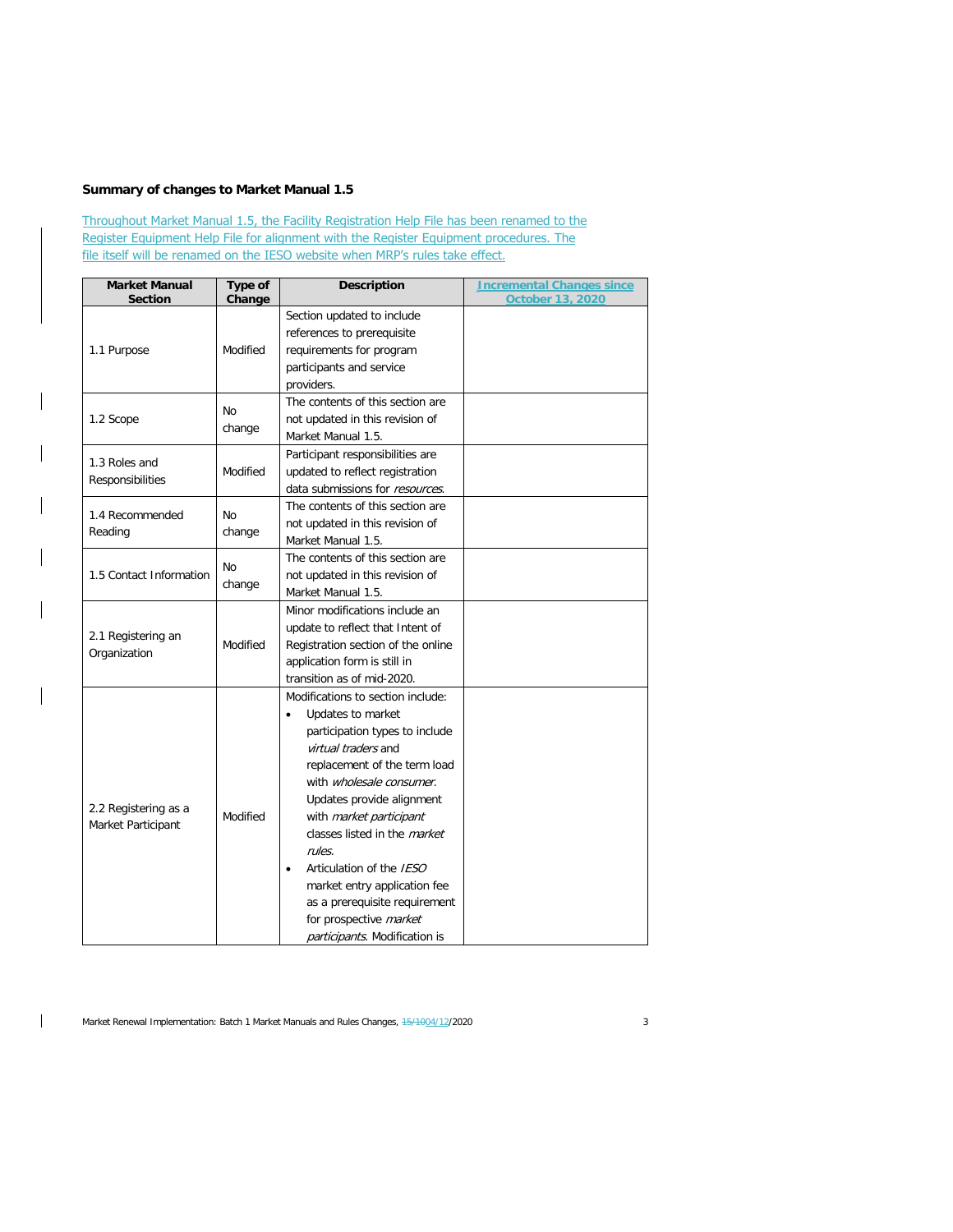| <b>Market Manual</b><br><b>Section</b>                      | Type of<br>Change | <b>Description</b>                                                                                                                                                                                                                                                                                                                                   | <b>Incremental Changes since</b><br><b>October 13, 2020</b>                                                                                                                            |
|-------------------------------------------------------------|-------------------|------------------------------------------------------------------------------------------------------------------------------------------------------------------------------------------------------------------------------------------------------------------------------------------------------------------------------------------------------|----------------------------------------------------------------------------------------------------------------------------------------------------------------------------------------|
|                                                             |                   | consistent with the existing<br>process.<br>Removal of submission of<br>$\bullet$<br>emergency preparedness<br>plan as prerequisite<br>requirement for <i>market</i><br><i>participants</i> authorizing as TR<br>participants.<br>New prerequisite<br>$\bullet$<br>requirements for <i>market</i><br>participants authorizing as<br>virtual traders. |                                                                                                                                                                                        |
| 2.3 Registering as a<br>Program Participant                 | Modified          | Minor modifications include an<br>update to reflect that an<br>embedded generator that is an<br>embedded market participant can<br>participate in the <i>operating</i><br>reserve market only.                                                                                                                                                       |                                                                                                                                                                                        |
| 2.4 Registering as a<br>Service Provider                    | Modified          | Minor modifications made to<br>remove use of applicant.                                                                                                                                                                                                                                                                                              |                                                                                                                                                                                        |
| 2.5 IESO Notification of<br>Participant<br>Authorization    | Modified          | Minor modifications made to<br>remove use of applicant.                                                                                                                                                                                                                                                                                              |                                                                                                                                                                                        |
| 3.0 Register Equipment                                      | Modified          | Section modified to indicate that<br>a market participant authorized<br>solely as a TR participant, energy<br>trader, virtual trader or capacity<br>auction participant is not required<br>to complete the Register<br>Equipment procedures.                                                                                                         |                                                                                                                                                                                        |
| 3.1 Register Equipment<br>Overview                          | Modified          | Section modified to reflect newly<br>defined resource.                                                                                                                                                                                                                                                                                               |                                                                                                                                                                                        |
| 3.2 Registering Facility,<br>Equipment and<br>Resource Data | Modified          | Section modified to reflect newly<br>defined resource.                                                                                                                                                                                                                                                                                               |                                                                                                                                                                                        |
| 3.3 Registration<br>Requirements for<br>Generators          | New               | Section created to describe<br>registration data requirements<br>unique to <i>generation facilities</i> and<br>their associated resources.<br>Section reflects the Facility<br>Registration detailed design<br>document which describes the<br>resource data parameters to                                                                           | Section updated in response to<br>stakeholder feedback to:<br>introduce <i>generation</i><br>resource parameters in the<br>same order as they are<br>presented in the market<br>rules; |

 $\mathbf{I}$ 

 $\overline{\phantom{a}}$ 

 $\mathbf{I}$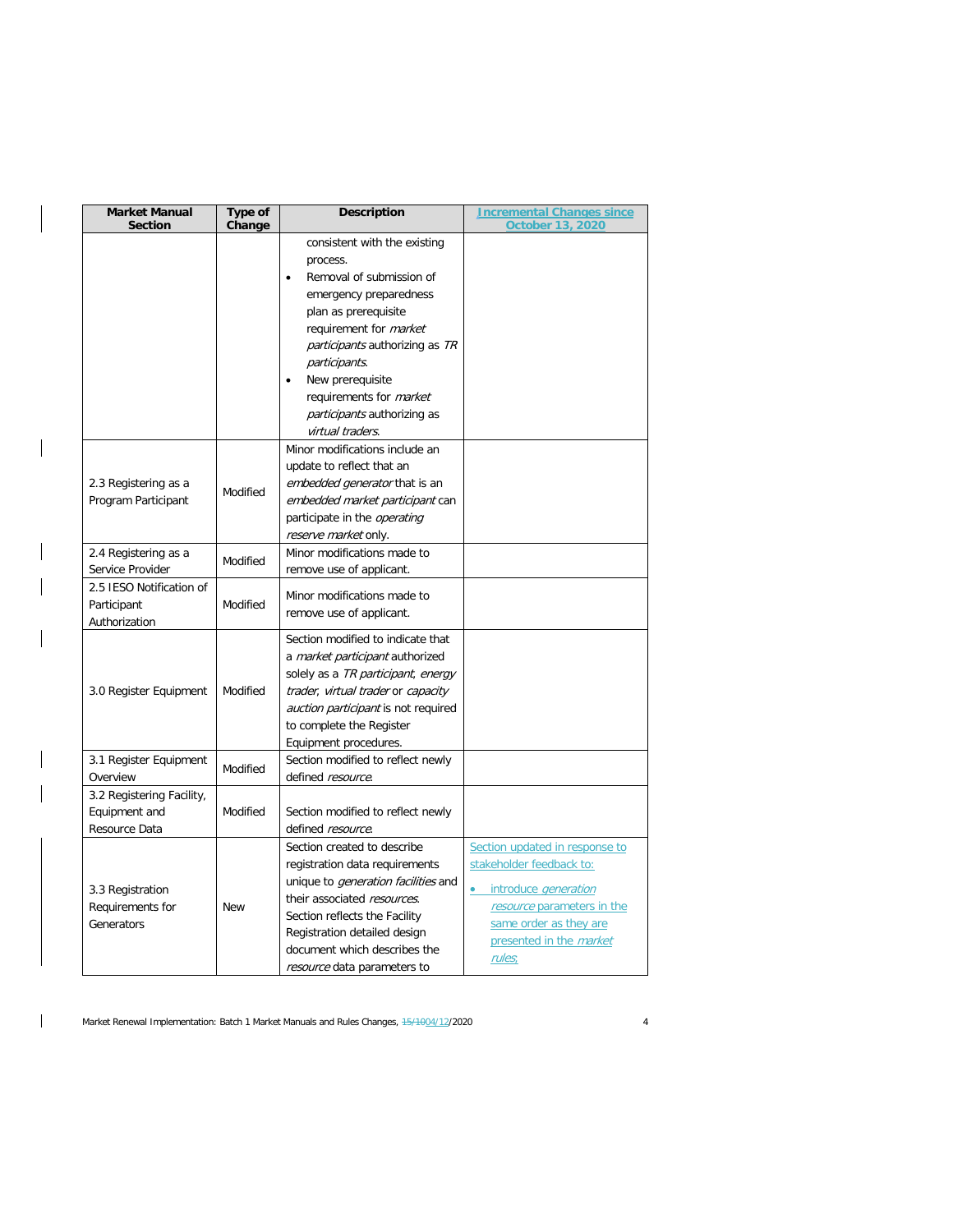| <b>Market Manual</b><br><b>Section</b> | Type of<br>Change | <b>Description</b>                                               | <b>Incremental Changes since</b><br><b>October 13, 2020</b> |
|----------------------------------------|-------------------|------------------------------------------------------------------|-------------------------------------------------------------|
|                                        |                   | support modelling of <i>dispatchable</i>                         | correct the number of<br>$\bullet$                          |
|                                        |                   | non-quick start <i>generation</i>                                | forbidden regions that may                                  |
|                                        |                   | resources and combined cycle                                     | be registered from three to                                 |
|                                        |                   | facilities as well as new                                        | five; and                                                   |
|                                        |                   | parameters to support modelling                                  | clarify language relating to                                |
|                                        |                   | of <i>dispatchable</i> hydroelectric                             | the start indication value and                              |
|                                        |                   | generation resources (e.g. time                                  | time lag.                                                   |
|                                        |                   | lag, start indication value, hourly                              |                                                             |
|                                        |                   | must run flag, shared daily                                      |                                                             |
|                                        |                   | energy limits).                                                  |                                                             |
|                                        |                   |                                                                  |                                                             |
|                                        |                   | Section created to describe the                                  |                                                             |
| 3.4 Requirements for                   |                   | requirements needed for a                                        |                                                             |
| Generator Offer                        | <b>New</b>        | dispatchable non-quick start                                     |                                                             |
| <b>Guarantee Status</b>                |                   | <i>generation resource</i> to attain                             |                                                             |
|                                        |                   | generator offer guarantee status.                                |                                                             |
|                                        |                   | Section created to describe the                                  |                                                             |
|                                        |                   | registration requirements unique<br>to load facilities and their |                                                             |
| 3.5 Registration                       | <b>New</b>        |                                                                  |                                                             |
| Requirements for                       |                   | associated resources. Updates                                    |                                                             |
| <b>Wholesale Consumers</b>             |                   | are made to the bidl offer type<br>resource data parameter to    |                                                             |
|                                        |                   |                                                                  |                                                             |
|                                        |                   | reflect participation as a <i>price-</i><br>responsive load.     |                                                             |
|                                        |                   | Section modified to include                                      |                                                             |
|                                        |                   | description of resource                                          |                                                             |
|                                        |                   | compliance aggregation for                                       |                                                             |
| 3.6 Aggregation                        | Modified          | resources that are associated                                    |                                                             |
|                                        |                   | with <i>generation facilities</i> on the                         |                                                             |
|                                        |                   | same river system.                                               |                                                             |
| 3.7 Variable Generation                |                   | Minor formatting and                                             |                                                             |
| <b>Facility Registration</b>           | Modified          | grammatical changes applied.                                     |                                                             |
|                                        |                   | The contents of this section are                                 |                                                             |
| 3.8 Next Steps                         | No                | not updated in this revision of                                  |                                                             |
|                                        | change            | Market Manual 1.5.                                               |                                                             |
|                                        |                   | Minor modifications are applied to                               |                                                             |
| 4.1 Maintain                           |                   | reflect changes to registered data                               |                                                             |
| Organization/Participant               | Modified          | for program participants and                                     |                                                             |
| Registered Data                        |                   | service providers.                                               |                                                             |
| 4.2 Facility, Equipment                |                   | Section modified to reflect                                      |                                                             |
| and Resource Data                      | Modified          | conditions surrounding bid/offer                                 |                                                             |
| Maintenance                            |                   | status changes by a <i>wholesale</i>                             |                                                             |

 $\overline{\phantom{a}}$ 

 $\overline{\phantom{a}}$ 

 $\mathbf{I}$ 

 $\mathbf{I}$ 

 $\mathsf{I}$ 

Market Renewal Implementation: Batch 1 Market Manuals and Rules Changes, 15/1004/12/2020 5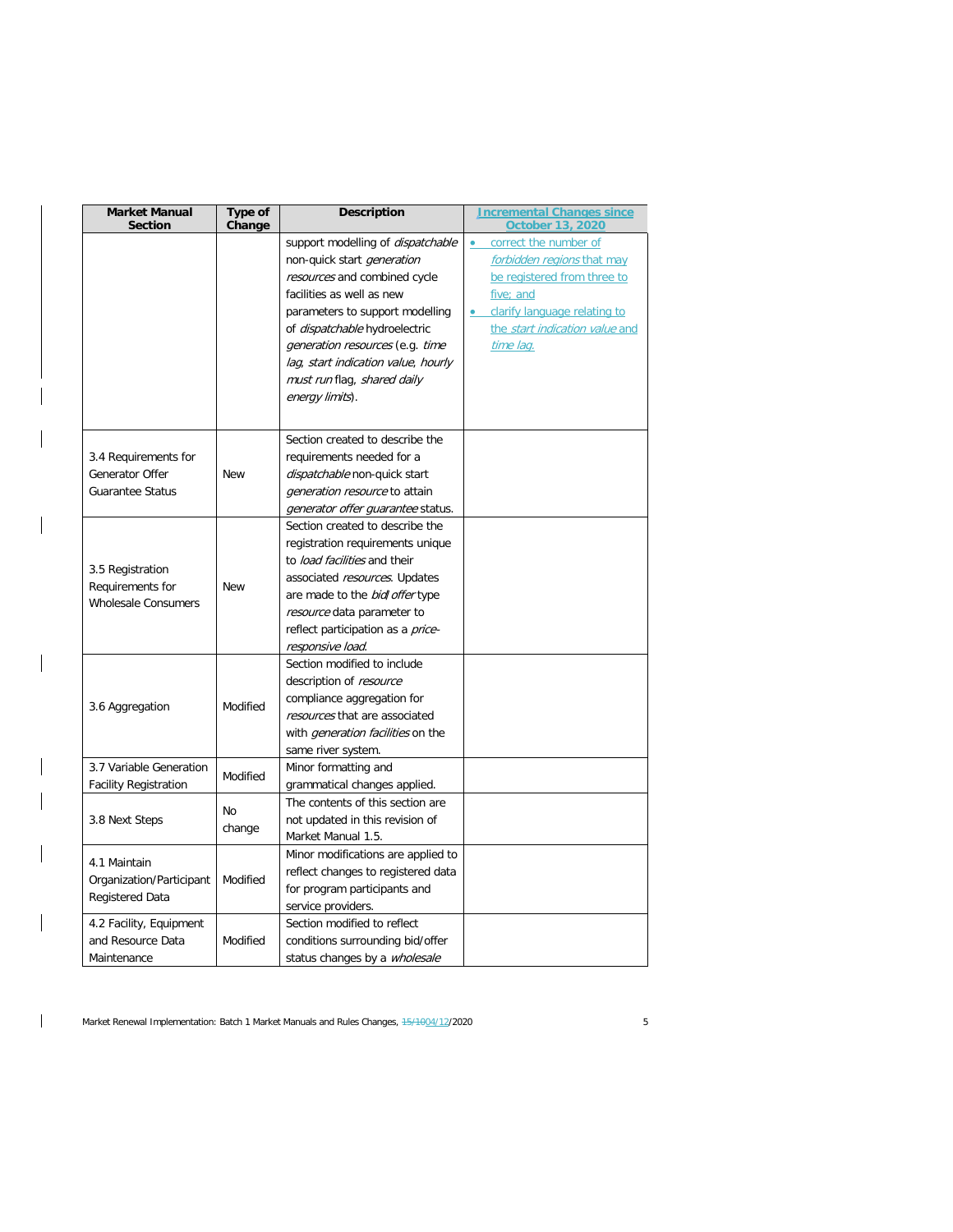| <b>Market Manual</b><br><b>Section</b> | Type of<br>Change | <b>Description</b>                | <b>Incremental Changes since</b><br><b>October 13, 2020</b> |
|----------------------------------------|-------------------|-----------------------------------|-------------------------------------------------------------|
|                                        |                   | consumer that intends to change   |                                                             |
|                                        |                   | participation between a           |                                                             |
|                                        |                   | dispatchable load, non-           |                                                             |
|                                        |                   | dispatchable load or price-       |                                                             |
|                                        |                   | responsive load in the IESO-      |                                                             |
|                                        |                   | administered markets.             |                                                             |
|                                        |                   | Modifications are also made to    |                                                             |
|                                        |                   | reflect newly defined resource.   |                                                             |
|                                        |                   | Minor updates are made to reflect |                                                             |
|                                        |                   | changes to registered data for    |                                                             |
|                                        |                   | program participants and service  |                                                             |
|                                        |                   | providers.                        |                                                             |
|                                        |                   | The contents of this section are  |                                                             |
| 4.3 Document Changes                   | No                | not updated in this revision of   |                                                             |
|                                        | change            | Market Manual 1.5.                |                                                             |
| 5.1 Facility                           | Modified          | Grammar and formatting changes    |                                                             |
| Deregistration                         |                   | are applied to this section.      |                                                             |
| 5.2 Market Participant,                |                   | Section modified to include       |                                                             |
| Program Participant or                 | Modified          | withdrawal procedures for         |                                                             |
| Service Provider                       |                   | program participants and service  |                                                             |
| Withdrawal                             |                   | providers.                        |                                                             |
| 5.3 Market Participant                 |                   |                                   |                                                             |
| Deregistration or                      | Modified          | Grammar and formatting changes    |                                                             |
| Termination for Non-                   |                   | are applied to this section.      |                                                             |
| compliance                             |                   |                                   |                                                             |
| Appendix A:                            | No                | The contents of this section are  |                                                             |
| <b>Organization Contact</b>            |                   | not updated in this revision of   |                                                             |
| Roles                                  | change            | Market Manual 1.5.                |                                                             |
| Appendix B: Technical                  | No                | The contents of this section are  |                                                             |
| Requirements                           | change            | not updated in this revision of   |                                                             |
|                                        |                   | Market Manual 1.5.                |                                                             |
| Appendix C: Wind                       | No                | The contents of this section are  |                                                             |
| <b>Facility Data</b>                   |                   | not updated in this revision of   |                                                             |
| Requirements                           | change            | Market Manual 1.5.                |                                                             |
| Appendix D: Solar                      | No                | The contents of this section are  |                                                             |
| <b>Facility Data</b>                   |                   | not updated in this revision of   |                                                             |
| Requirements                           | change            | Market Manual 1.5.                |                                                             |

 $\overline{\phantom{a}}$ 

 $\overline{\phantom{a}}$ 

 $\mathbf{I}$ 

Market Renewal Implementation: Batch 1 Market Manuals and Rules Changes,  $\frac{15}{1004}/\frac{2}{2020}$  6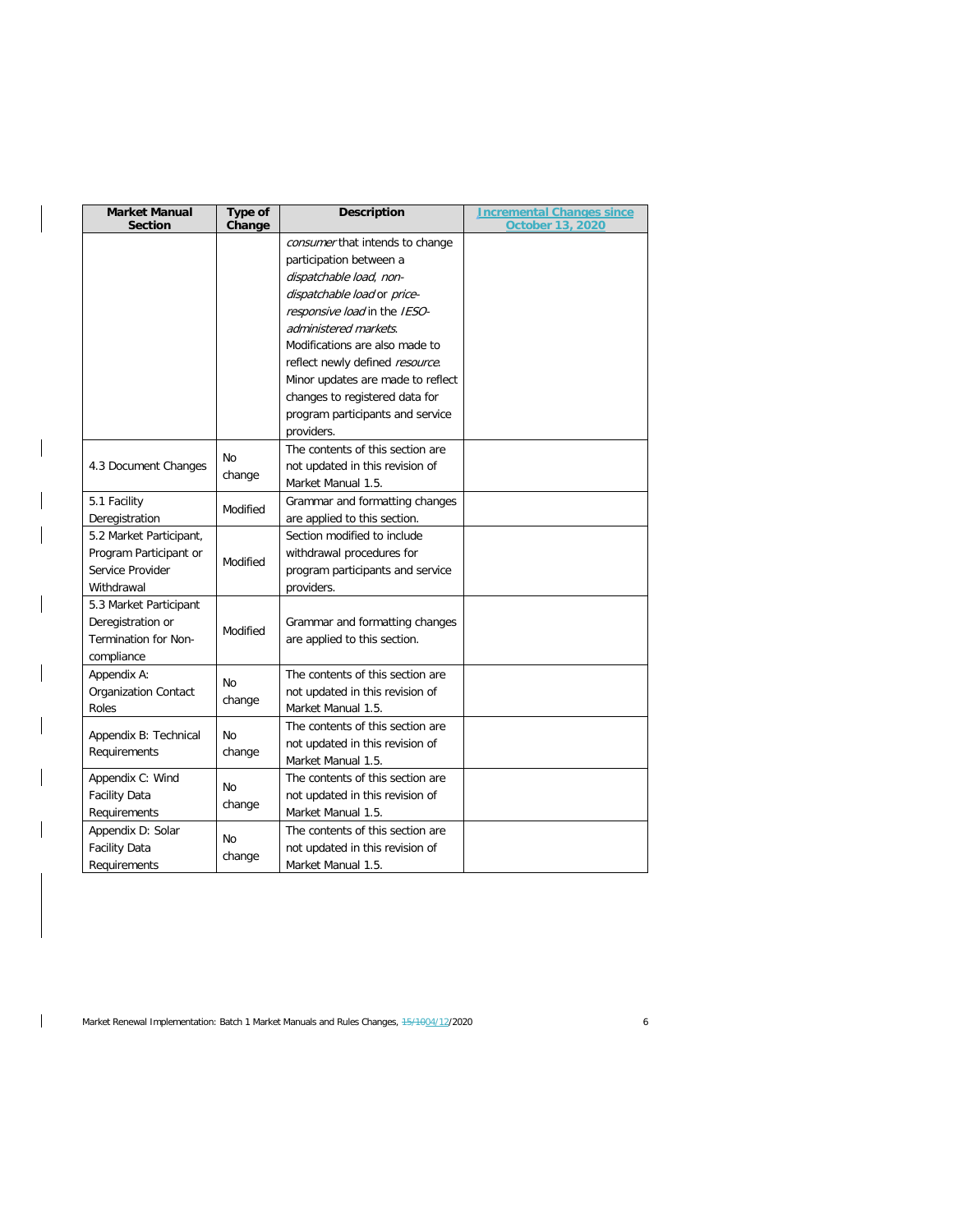# **Summary of Market Rule Changes**

| Chapter                   | <b>Section</b>     | <b>Topic</b>                       | Type of<br>Change            | <b>Description</b>                                                                                                                                                                                                                                                                                                                                                                                                                                                                                                                                                                                                           | <b>Incremental Changes</b><br>since October 13, 2020                                                                                                                                               |
|---------------------------|--------------------|------------------------------------|------------------------------|------------------------------------------------------------------------------------------------------------------------------------------------------------------------------------------------------------------------------------------------------------------------------------------------------------------------------------------------------------------------------------------------------------------------------------------------------------------------------------------------------------------------------------------------------------------------------------------------------------------------------|----------------------------------------------------------------------------------------------------------------------------------------------------------------------------------------------------|
| Chapter<br>11             | n/a                | All                                | New,<br>Modified.<br>Deleted | Chapter modified to:<br>1. Supportsupport changes<br>related to MR-00453<br>Prudential Security;<br>2. Supportsupport changes<br>related to MR-00450-R00<br>Participant Authorization<br>market participant classes;<br>3. Supportsupport changes<br>related to MR-00451-R00<br>Facility Registration;<br>4. Heludeinclude changes<br>to support the <i>day-ahead</i><br>market.<br>5. Clarify clarify association<br>with the proper hierarchy<br>of nomenclature, aligning<br>with new definition of<br>"resource";<br>6. Deletedelete registered<br>facility definition; and<br>7. Generalgeneral<br>definition clean-up. | The defined terms "elapsed<br>time to dispatch".<br>"prudential support<br>obligation", "offer" have<br>been added to MR-00461<br><b>Batch 1 Definitions, as they</b><br>were erroneously omitted. |
| Chapter<br>$\overline{2}$ | 1.2.2.2            | <b>Prudentials</b>                 | Modified                     | Section modified to<br>simplify the provision<br>related to the prudential<br>support requirements by<br>specifying that a person<br>must satisfy the applicable<br>prudential support<br>requirements and any<br>other financial<br>requirements set forth in<br>the <i>market rules</i> .                                                                                                                                                                                                                                                                                                                                  |                                                                                                                                                                                                    |
| Chapter<br>$\overline{2}$ | 1.2.2.6<br>3.1.2.2 | Financial<br>Market<br>Participant | Modified                     | Sections modified to<br>replace the reference to<br>financial market<br>participants to TR                                                                                                                                                                                                                                                                                                                                                                                                                                                                                                                                   |                                                                                                                                                                                                    |

 $\mathbf{I}$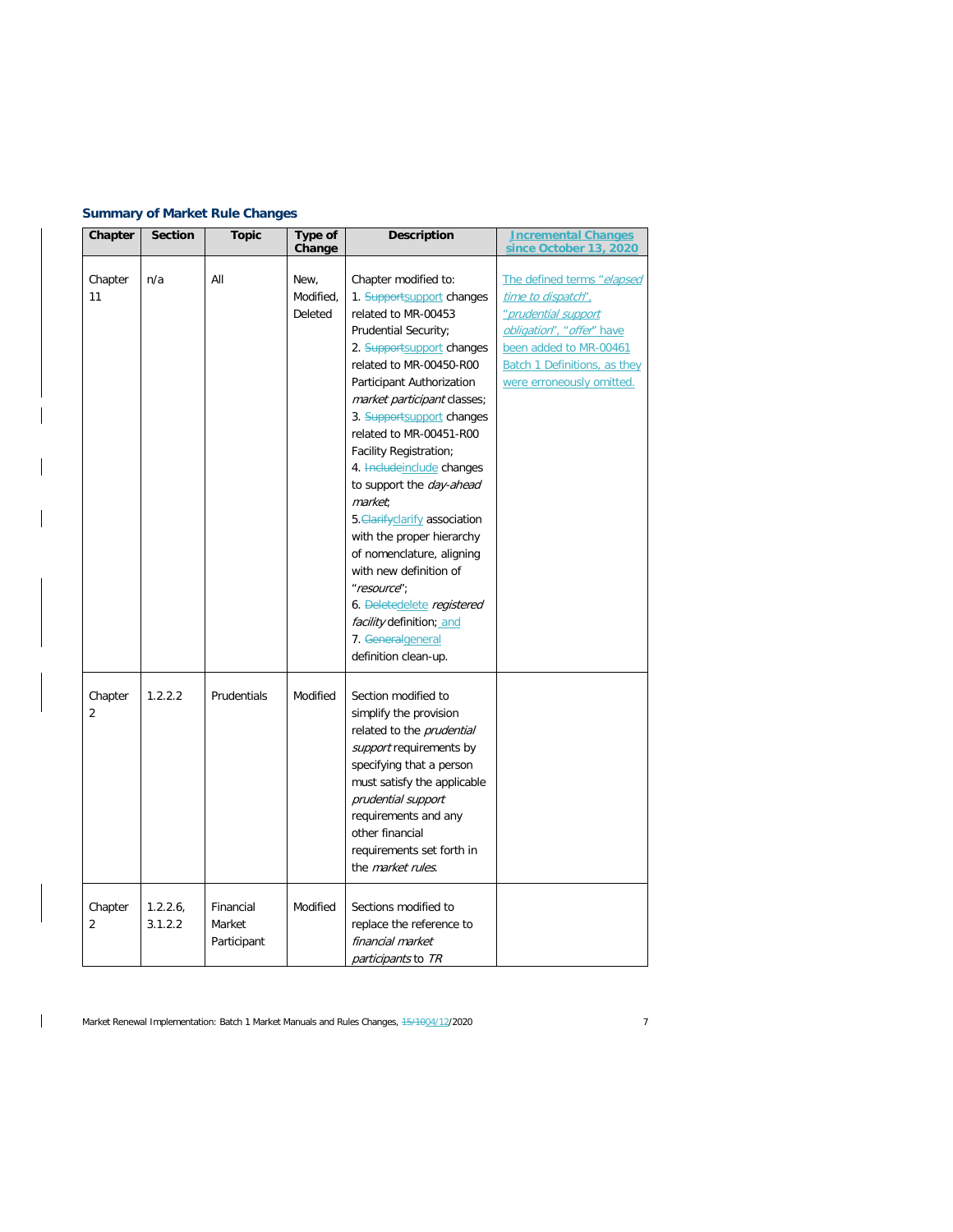| Chapter                   | <b>Section</b>                                      | <b>Topic</b>                         | Type of<br>Change | <b>Description</b>                                                                                                                                                                                                             | <b>Incremental Changes</b><br>since October 13, 2020 |
|---------------------------|-----------------------------------------------------|--------------------------------------|-------------------|--------------------------------------------------------------------------------------------------------------------------------------------------------------------------------------------------------------------------------|------------------------------------------------------|
|                           |                                                     |                                      |                   | participants, who will<br>continue to be exempt<br>from HST, and to add<br>virtual traders who will also<br>be exempt from HST.                                                                                                |                                                      |
| Chapter<br>$\overline{2}$ | 1.2.2.7                                             | Market<br>Associates                 | <b>New</b>        | Section added to obligate<br>energy traders and virtual<br>traders to disclose all<br>market associates as part<br>of the authorization<br>process.                                                                            |                                                      |
| Chapter<br>$\overline{2}$ | 1.2.4                                               | Day-Ahead<br>Market<br>Authorization | <b>New</b>        | Section added to specify<br>that a person who is<br>authorized by the IESO to<br>conduct physical<br>transactions will be<br>authorized to participate in<br>both the real-time market<br>and the day-ahead market.            |                                                      |
| Chapter<br>$\overline{2}$ | $\overline{2}$                                      | Classes of<br>Market<br>Participants | New,<br>Modified  | Section modified as a<br>consequence of the<br>deletion of the <i>financial</i><br>market participant class of<br>market participant, and the<br>addition of the virtual<br>trader and TR participant<br>classes respectively. |                                                      |
| Chapter<br>$\overline{7}$ | 1.1.1.4<br>1.2.4<br>(new), 2<br>(heading),<br>2.1.1 | Day-Ahead<br>Market<br>Inclusion     | New.<br>Modified  | Sections modified to<br>expand the scope of the<br>registration requirements<br>for physical operations to<br>include participation in<br>day-ahead market physical<br>transactions.                                           |                                                      |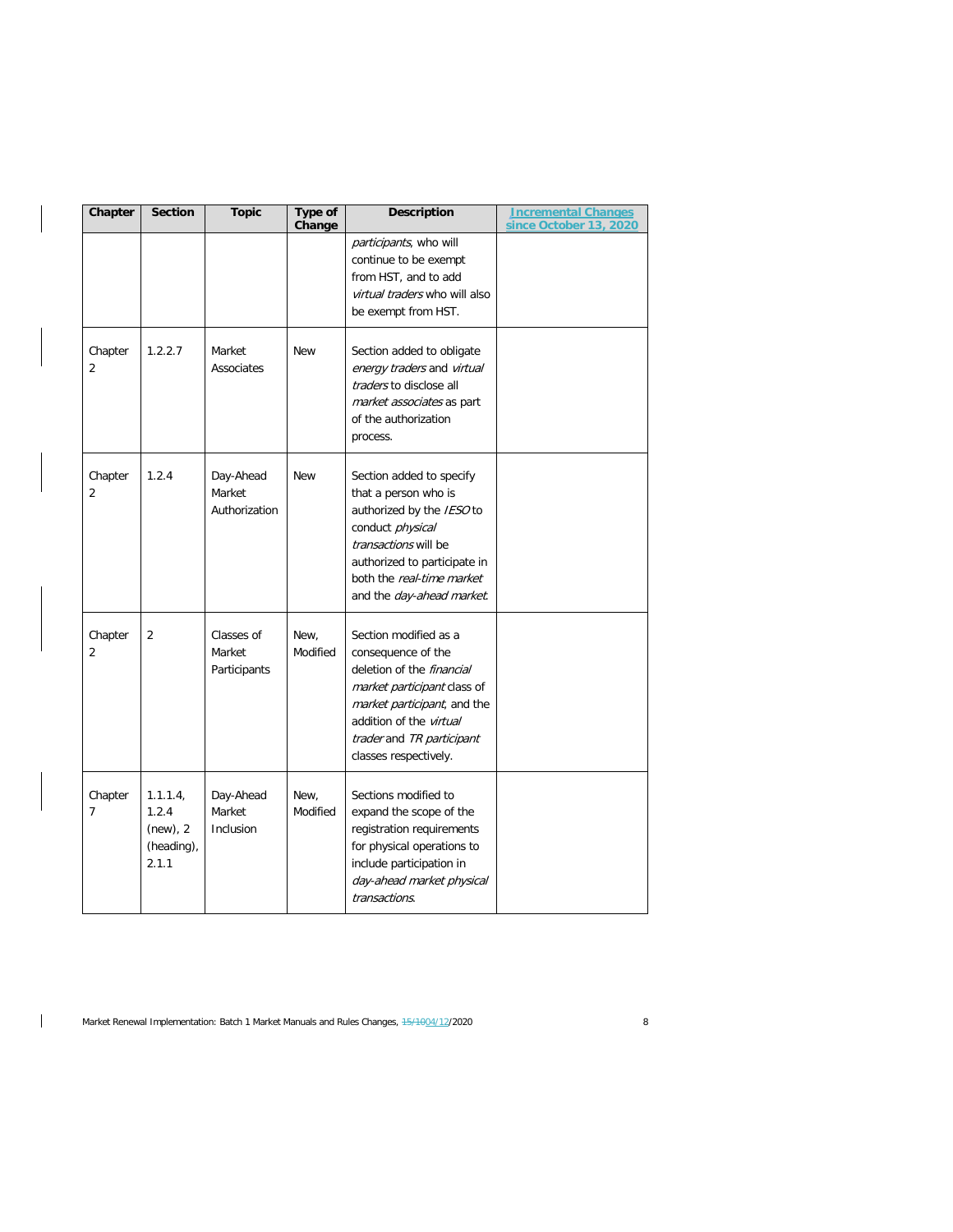| Chapter                   | <b>Section</b>                                                   | <b>Topic</b>                                                            | Type of<br>Change | <b>Description</b>                                                                                                                                                                                                                                                                     | <b>Incremental Changes</b><br>since October 13, 2020                                 |
|---------------------------|------------------------------------------------------------------|-------------------------------------------------------------------------|-------------------|----------------------------------------------------------------------------------------------------------------------------------------------------------------------------------------------------------------------------------------------------------------------------------------|--------------------------------------------------------------------------------------|
| Chapter<br>$\overline{7}$ | 2.1.1.4<br>$(new)$ ,<br>2.1.1.5<br>$(new)$ ,<br>2.1.1.6<br>(new) | Market Power<br>Mitigation<br>Registration<br>Requirements              | <b>New</b>        | Sections added to specify<br>new registration<br>requirements on <i>market</i><br>participants to support the<br>establishment of reference<br>levels for market power<br>mitigation, and to identify<br>market associates and<br>market control entities for<br>applicable resources. |                                                                                      |
| Chapter<br>$\overline{7}$ | 1.1, 2.1,<br>2.2, 2.3                                            | Alignment<br>with Chapter<br>11                                         | Modified          | Sections modified to align<br>market rules content with<br>updated Chapter 11<br>defined terms, mainly with<br>the newly defined terms<br>for resource and boundary<br>entity resource and the<br>deleted term of registered<br>facility.                                              |                                                                                      |
| Chapter<br>$\overline{7}$ | 2.2, 2.3                                                         | Removal of<br>"applying"<br>from<br>"applying<br>market<br>participant" | Modified          | Section modified to better<br>align <i>market rules</i> content<br>with the authorization<br>process.                                                                                                                                                                                  |                                                                                      |
| Chapter<br>$\overline{7}$ | 2.2.3C                                                           | Rejection of<br>Registration<br>Information                             | <b>New</b>        | Section added to specify<br>IESO discretion to reject<br>registration information<br>that does not conform with<br>technical capabilities.                                                                                                                                             |                                                                                      |
| Chapter<br>$\overline{7}$ | 2.2.6A,<br>2.2.6H                                                | Hydro-<br>Electric<br>Resources,<br>Non-Quick<br>Start<br>Resources     | Modified          | Sections modified to<br>specify new optional and<br>mandatory resource-<br>specific information for<br>hydro-electrichydroelectric<br>resources, mandatory<br>resource-specific                                                                                                        | Section modified to clarify<br>that it applies to registered<br>market participants. |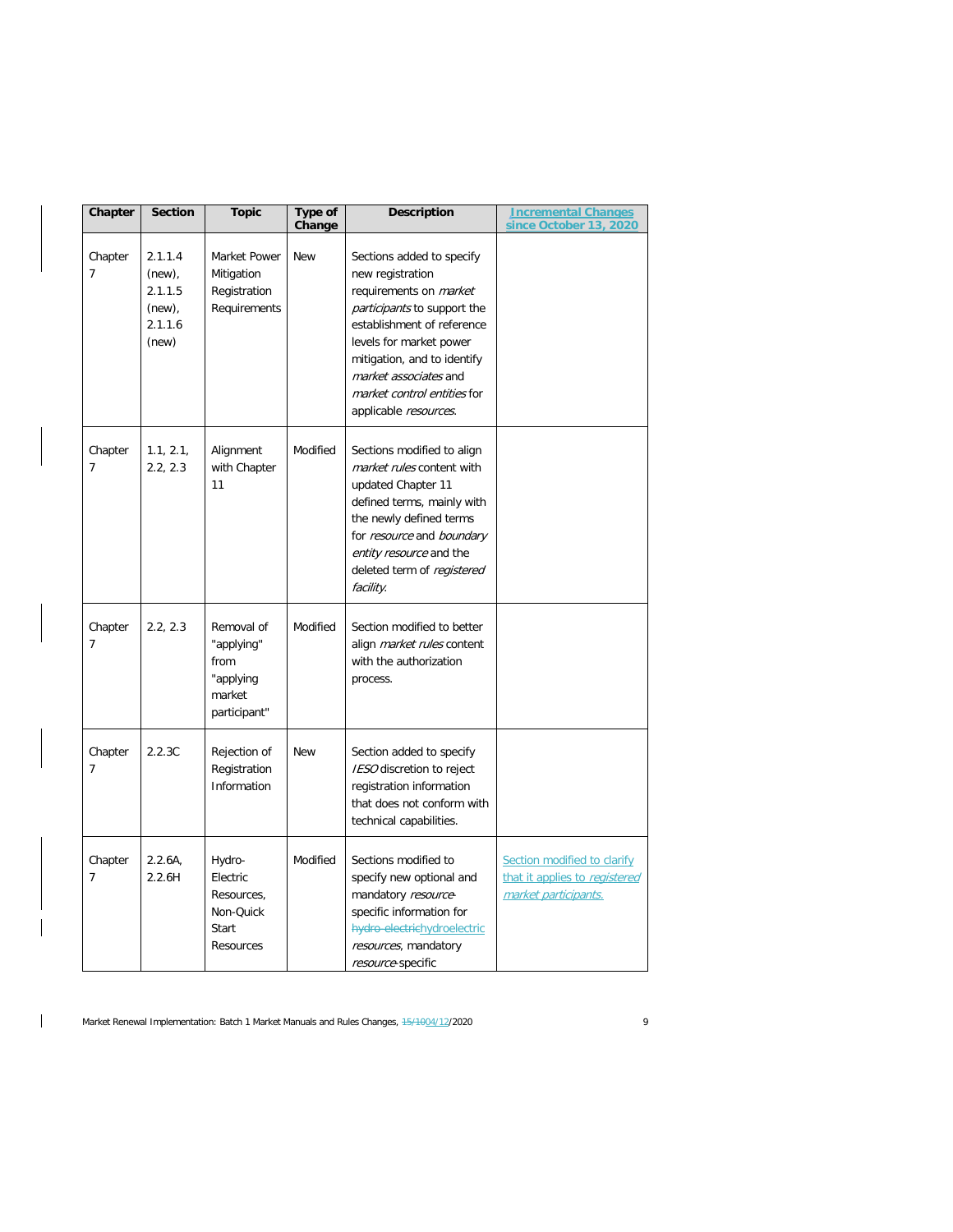| Chapter                   | <b>Section</b>                                                   | <b>Topic</b>                                                                                      | Type of<br>Change    | <b>Description</b>                                                                                                                                                                                                    | <b>Incremental Changes</b><br>since October 13, 2020                                                                                                                                                                                                                                                                                                                                                                                                                                                  |
|---------------------------|------------------------------------------------------------------|---------------------------------------------------------------------------------------------------|----------------------|-----------------------------------------------------------------------------------------------------------------------------------------------------------------------------------------------------------------------|-------------------------------------------------------------------------------------------------------------------------------------------------------------------------------------------------------------------------------------------------------------------------------------------------------------------------------------------------------------------------------------------------------------------------------------------------------------------------------------------------------|
|                           |                                                                  |                                                                                                   |                      | information for non-quick<br>start resources (2.2.6H<br>period of steady<br>operations).                                                                                                                              |                                                                                                                                                                                                                                                                                                                                                                                                                                                                                                       |
| Chapter<br>$\overline{7}$ | 2.2.6B<br>$2.2.6F$ ,<br>2.2.6G<br>2.2.61,<br>2.2.6J<br>(deleted) | Generator<br>and Pseudo-<br>Units                                                                 | Modified.<br>Deleted | Sections modified for<br>miscellaneous updates<br>related to daily <i>generator</i><br>data and pseudo-units.                                                                                                         |                                                                                                                                                                                                                                                                                                                                                                                                                                                                                                       |
| Chapter<br>$\overline{7}$ | 2.2.25<br>$(new)$ ,<br>2.2.26<br>(new)                           | Price<br>Responsive<br>Loads                                                                      | <b>New</b>           | Sections added to include<br>registration requirements<br>for load resources<br>requesting changes to its<br>classification as either a<br>dispatchable load, non-<br>dispatchable load, or price<br>responsive load. |                                                                                                                                                                                                                                                                                                                                                                                                                                                                                                       |
| Chapter<br>Z              | 2.2.27<br>(new)                                                  | Registration<br>for the Real-<br><b>Time and</b><br>Day-Ahead<br>Generator<br>Offer<br>Guarantees | <b>New</b>           |                                                                                                                                                                                                                       | Section added to specify<br>that a registered market<br>participant for a generation<br>resource shall be eligible<br>for the real-time generator<br>offer quarantee or day-<br>ahead generator offer<br>quarantee if, as part of the<br>registration process, the<br>market participant provides<br>resource specfic<br>information required by the<br>generator offer quarantee<br>eligibility sections of the<br>market rules that will be<br>specified in Chapter 9 -<br>Settlements and Billing. |
| Chapter<br>$\overline{7}$ | 2.2B<br>(deleted),                                               | Real-Time<br>and Day-                                                                             | Deleted              | Sections deleted and will<br>be relocated to Chapter 9;<br>these sections are related                                                                                                                                 |                                                                                                                                                                                                                                                                                                                                                                                                                                                                                                       |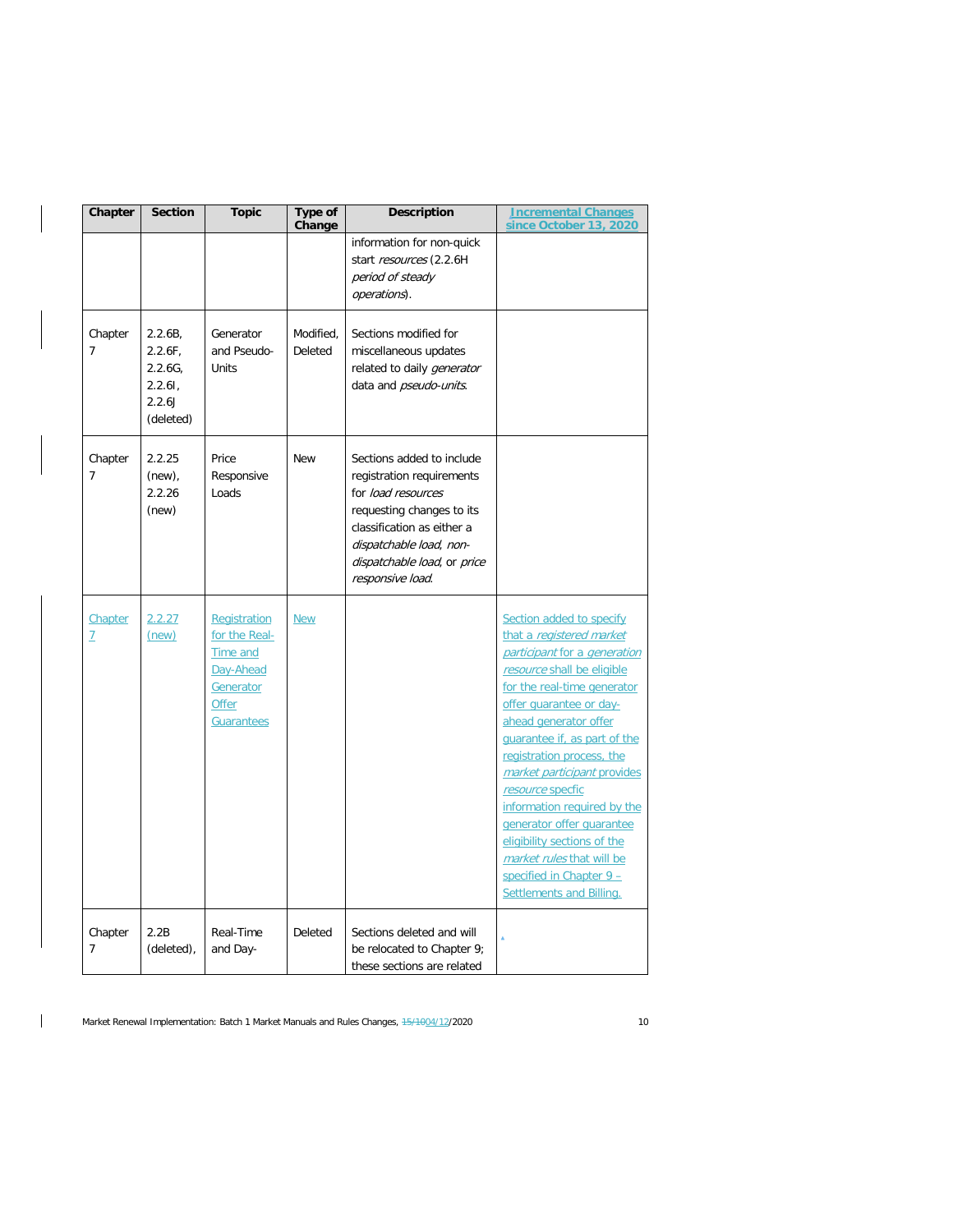| Chapter                   | <b>Section</b>    | <b>Topic</b>                | Type of<br>Change | <b>Description</b>                                                                                                                                        | Incremental Changes<br>since October 13, 2020 |
|---------------------------|-------------------|-----------------------------|-------------------|-----------------------------------------------------------------------------------------------------------------------------------------------------------|-----------------------------------------------|
|                           | 2.2C<br>(deleted) | Ahead Cost<br>Guarantee     |                   | to the real-time and day-<br>ahead cost guarantees.<br>which will be replaced by<br>the day-ahead and real-<br>time <i>generator</i> offer<br>quarantees. |                                               |
| Chapter<br>$\overline{7}$ | 2.3               | Aggregation<br>of Resources | Modified          | Section modified to clarify<br>that aggregation occurs at<br>the <i>resource</i> level.                                                                   |                                               |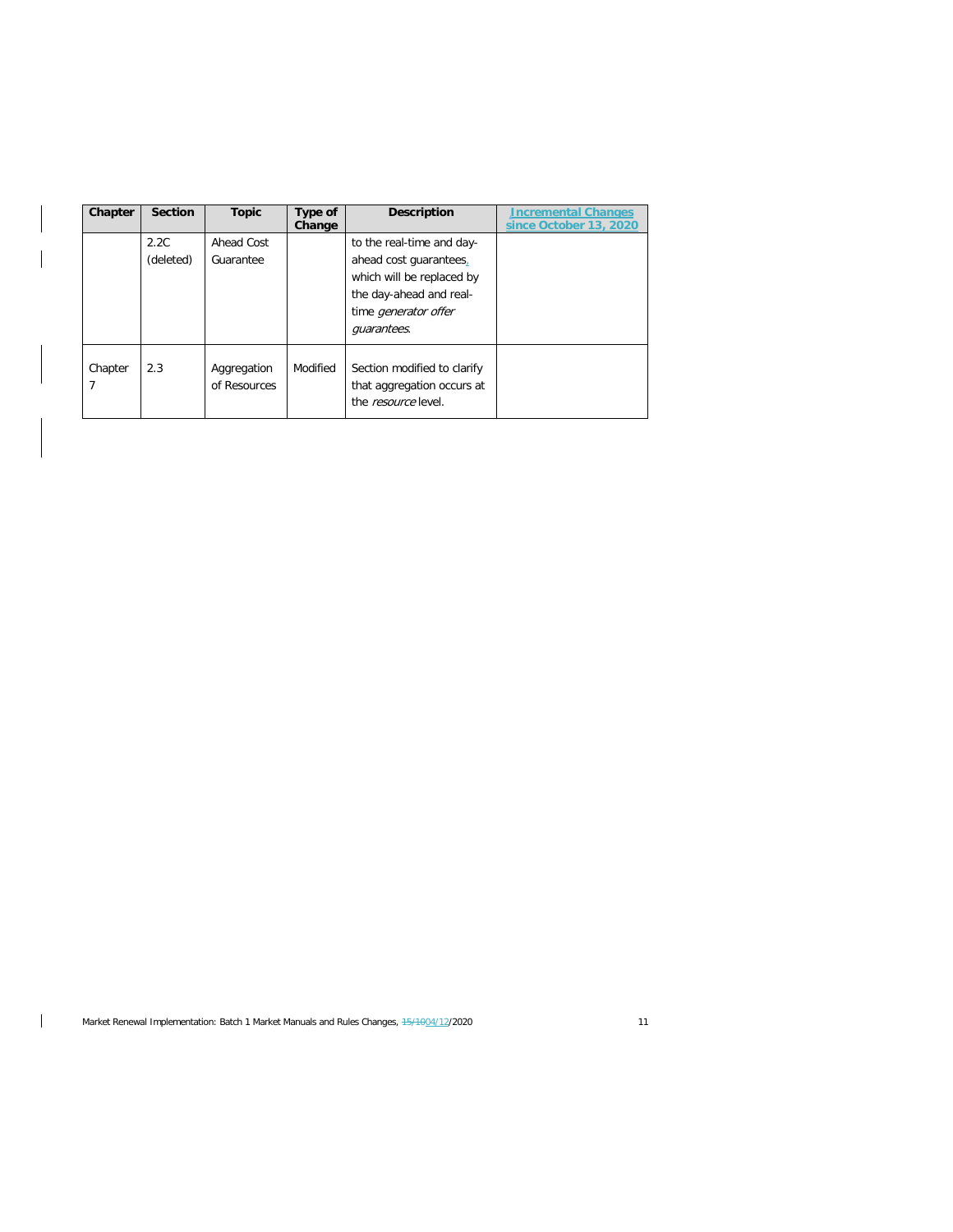# Prudential Security Changes

# **Changes to Market Manual 5.4 – Prudential Security**

This market manual has been updated to include prudential support obligations of market participants that intend to be authorized as virtual traders. The market manual has been substantially formatted to present prudential support obligations by market participation type. Updates are made throughout the document to reflect new and revised market rules.

#### **Summary of changes to Market Manual 5.4**

| <b>Market Manual</b> | Type of    | <b>Description</b>                      | <b>Incremental Changes since</b>    |
|----------------------|------------|-----------------------------------------|-------------------------------------|
| <b>Section</b>       | Change     |                                         | October 13, 2020                    |
|                      |            | Section updated to summarize            |                                     |
| 1.1 Purpose          | Modified   | purpose of <i>market manual</i> only.   |                                     |
|                      |            | Description of process activities       |                                     |
|                      |            | removed.                                |                                     |
|                      |            | Scope updated to include process        |                                     |
| 1.2 Scope            | Modified   | of posting capacity auction             |                                     |
|                      |            | deposits.                               |                                     |
|                      |            | Section updated to include an           | Corrected reference from "virtual   |
|                      |            | overview of:                            | energy trader" to "virtual trader". |
|                      |            | the process for determining the         |                                     |
|                      |            | prudential support obligations          |                                     |
|                      |            | for both <i>virtual transactions</i>    |                                     |
| 1.3 Prudential       | Modified   | and <i>physical</i>                     |                                     |
| Support Overview     |            | transactiontransactions;                |                                     |
|                      |            | the process for monitoring<br>$\bullet$ |                                     |
|                      |            | actual exposure and trading             |                                     |
|                      |            | limit and daily screening of a          |                                     |
|                      |            | virtual transaction bids and            |                                     |
|                      |            | offers.                                 |                                     |
|                      |            | Section updated to provide              |                                     |
| 1.4 Roles and        | Modified   | additional detail and clarity on the    |                                     |
| responsibilities     |            | prudential security process.            |                                     |
|                      |            | The contents of this section are not    |                                     |
| 1.5 Contact          | No change  | updated in this revision of Market      |                                     |
| Information          |            | Manual 5.4.                             |                                     |
|                      |            | New section to provide additional       | Section updated to:                 |
| 2.1 Submitting       |            | detail and clarity on the prudential    |                                     |
| Prudential           | <b>New</b> | security process as it relates to       | clarify the intent of three         |
| Support              |            | submission of information by            | previous billing periods for        |
| Information          |            | market participants conducting          | energy traders;                     |

Market Renewal Implementation: Batch 1 Market Manuals and Rules Changes,  $45/1004/12/2020$  12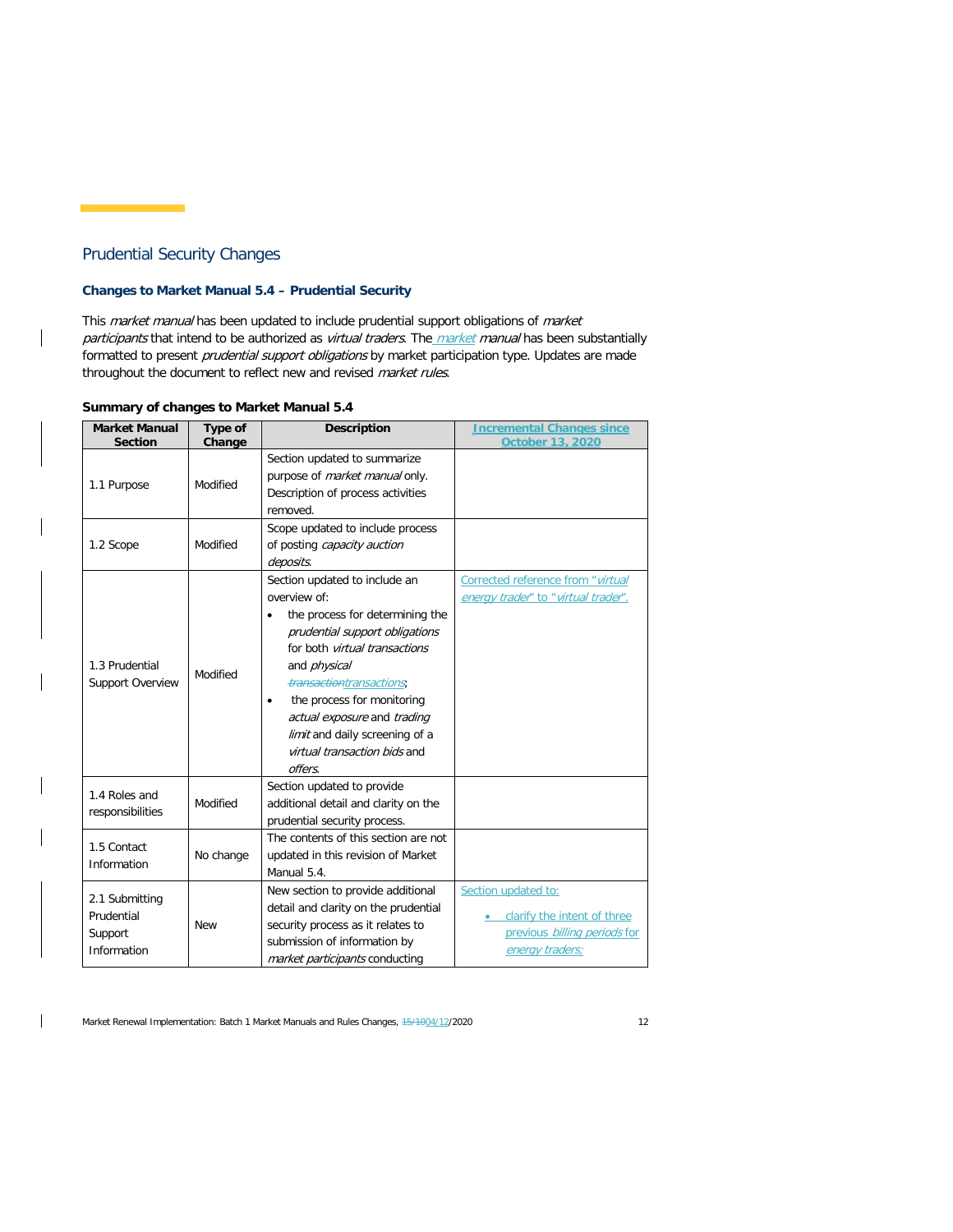| <b>Market Manual</b><br><b>Section</b> | Type of<br>Change | <b>Description</b>                          | <b>Incremental Changes since</b><br><b>October 13, 2020</b> |  |
|----------------------------------------|-------------------|---------------------------------------------|-------------------------------------------------------------|--|
|                                        |                   | physical transactions.                      | clarify that market<br>$\bullet$                            |  |
|                                        |                   |                                             | participants would need to                                  |  |
|                                        |                   | Requirements for submission are             | provide this information                                    |  |
|                                        |                   | separated between market                    | indicate for purposes of                                    |  |
|                                        |                   | participants who are authorized as          | the GA estimate and for                                     |  |
|                                        |                   | energy traders and those who are            | applicable reductions if                                    |  |
|                                        |                   | not.                                        | they meet any one or all                                    |  |
|                                        |                   |                                             | of the following criteria:                                  |  |
|                                        |                   |                                             | o have a class A                                            |  |
|                                        |                   |                                             | load;                                                       |  |
|                                        |                   |                                             | o have a class B                                            |  |
|                                        |                   |                                             | load; or                                                    |  |
|                                        |                   |                                             | are an LDC.<br>$\circ$                                      |  |
|                                        |                   |                                             |                                                             |  |
|                                        |                   | Section created to provide                  | Section updated to clarify the                              |  |
|                                        |                   | additional detail and clarity on the        | intent of three previous billing                            |  |
|                                        |                   | prudential security process as it           | periods for energy traders.                                 |  |
| 2.2 Calculating                        |                   | relates to the calculation of               |                                                             |  |
| Prudential                             |                   | prudential support obligation for a         |                                                             |  |
| Support                                |                   | market participant's physical               |                                                             |  |
| Obligation for                         | <b>New</b>        | transactions. Assessment of                 |                                                             |  |
| Physical                               |                   | prudential support obligations are          |                                                             |  |
| <b>Transactions</b>                    |                   | separated between market                    |                                                             |  |
|                                        |                   | participants that are authorized as         |                                                             |  |
|                                        |                   | energy traders and those that are           |                                                             |  |
|                                        |                   | not.                                        |                                                             |  |
|                                        |                   | Section created to provide                  |                                                             |  |
| 2.3 Informing of                       |                   | additional detail and clarity on the        |                                                             |  |
| Prudential                             |                   | prudential security process as it           |                                                             |  |
| Support                                | <b>New</b>        | relates to a three-step process of          |                                                             |  |
| Obligations                            |                   | informing <i>market participants</i> of     |                                                             |  |
|                                        |                   | their prudential support obligations.       |                                                             |  |
| 2.4 Posting of                         |                   | Section created to provide                  |                                                             |  |
| Prudential                             |                   | additional detail and clarity on the        |                                                             |  |
| Support for                            | <b>New</b>        | prudential security process as it           |                                                             |  |
| Physical                               |                   | relates to the posting of <i>prudential</i> |                                                             |  |
| <b>Transactions</b>                    |                   | support for physical transactions.          |                                                             |  |
|                                        |                   | Section created to provide                  |                                                             |  |
| 2.5 Updating the                       |                   | additional detail and clarity on the        |                                                             |  |
| Prudential                             | <b>New</b>        | prudential security process as it           |                                                             |  |
| Support                                |                   | relates to the circumstances and            |                                                             |  |
| Obligation for                         |                   | related timelines for the IESO's            |                                                             |  |

 $\mathbf{I}$ 

 $\mathbf{I}$ 

 $\overline{\phantom{a}}$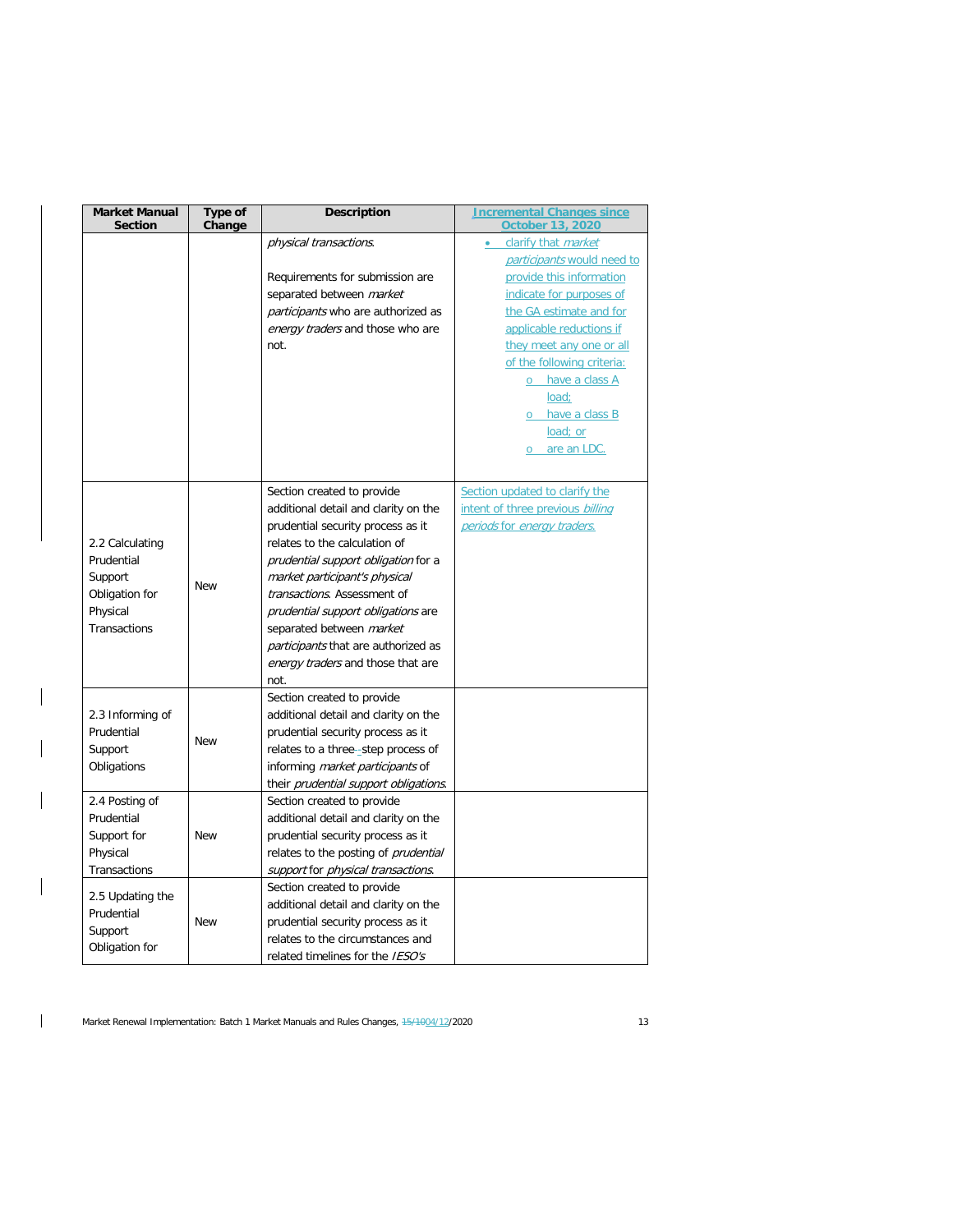| <b>Market Manual</b><br>Type of<br>Change<br><b>Section</b> | <b>Description</b>                          | <b>Incremental Changes since</b><br><b>October 13, 2020</b> |
|-------------------------------------------------------------|---------------------------------------------|-------------------------------------------------------------|
| Physical                                                    | review of a market participant's            |                                                             |
| Transactions                                                | physical transactions prudential            |                                                             |
|                                                             | support obligation. In addition, the        |                                                             |
|                                                             | credit warning section has been             |                                                             |
|                                                             | shifted under this section and              |                                                             |
|                                                             | written as it applies in the context        |                                                             |
|                                                             | of physical transactions.                   |                                                             |
|                                                             | Section created to provide                  |                                                             |
|                                                             | additional detail and clarity on the        |                                                             |
|                                                             | prudential security process as it           |                                                             |
|                                                             | relates to a <i>market participant's</i>    |                                                             |
|                                                             | estimated actual exposure for               |                                                             |
|                                                             | physical transactions. Added                |                                                             |
|                                                             | breakdown of <i>actual exposure</i>         |                                                             |
| 3.1 Estimated                                               | components (i.e. cleared-but-not-           |                                                             |
| <b>Actual Exposure</b>                                      | settled, Settledsettled-but-not-            |                                                             |
| <b>New</b><br>for Physical                                  | invoiced) and details on the                |                                                             |
| Transactions                                                | methodology for each component.             |                                                             |
|                                                             | Distinction is made where                   |                                                             |
|                                                             | applicable for the components and           |                                                             |
|                                                             | the type of <i>resources</i> for which the  |                                                             |
|                                                             | components are calculated (i.e. six-        |                                                             |
|                                                             | day lag component used for                  |                                                             |
|                                                             | resources that are not                      |                                                             |
|                                                             | dispatchable.                               |                                                             |
|                                                             | Section created to summarize the            |                                                             |
|                                                             | actions taken by the IESO as a              |                                                             |
|                                                             | result of daily monitoring of <i>actual</i> |                                                             |
| 3.2 Margin Call                                             | exposure and trading limits for             |                                                             |
| Warnings and                                                | physical transactions. These actions        |                                                             |
| Margin Calls for<br><b>New</b>                              | include issuing margin warnings as          |                                                             |
| Physical                                                    | well as <i>margin calls</i> . Actions to be |                                                             |
| Transactions                                                | taken by <i>market participants</i> in      |                                                             |
|                                                             | response to margin warnings and             |                                                             |
|                                                             | <i>margin calls</i> are also provided.      |                                                             |
| 4.1 Submitting                                              | Section created to describe                 |                                                             |
| Prudential                                                  | submission of <i>prudential support</i>     |                                                             |
| Support                                                     | information for virtual transactions        |                                                             |
| <b>New</b><br>Information for                               | and applicability of maximum daily          |                                                             |
| Virtual                                                     | trading limit for market                    |                                                             |
| Transactions                                                | participants.                               |                                                             |
| 4.2 Determining                                             | Section created to describe IESOs           |                                                             |
| <b>New</b><br>Prudential                                    | existing five-step process for              |                                                             |

 $\overline{\phantom{a}}$ 

 $\mathbf{I}$ 

 $\overline{\phantom{a}}$ 

 $\mathbf{I}$ 

 $\mathbf{I}$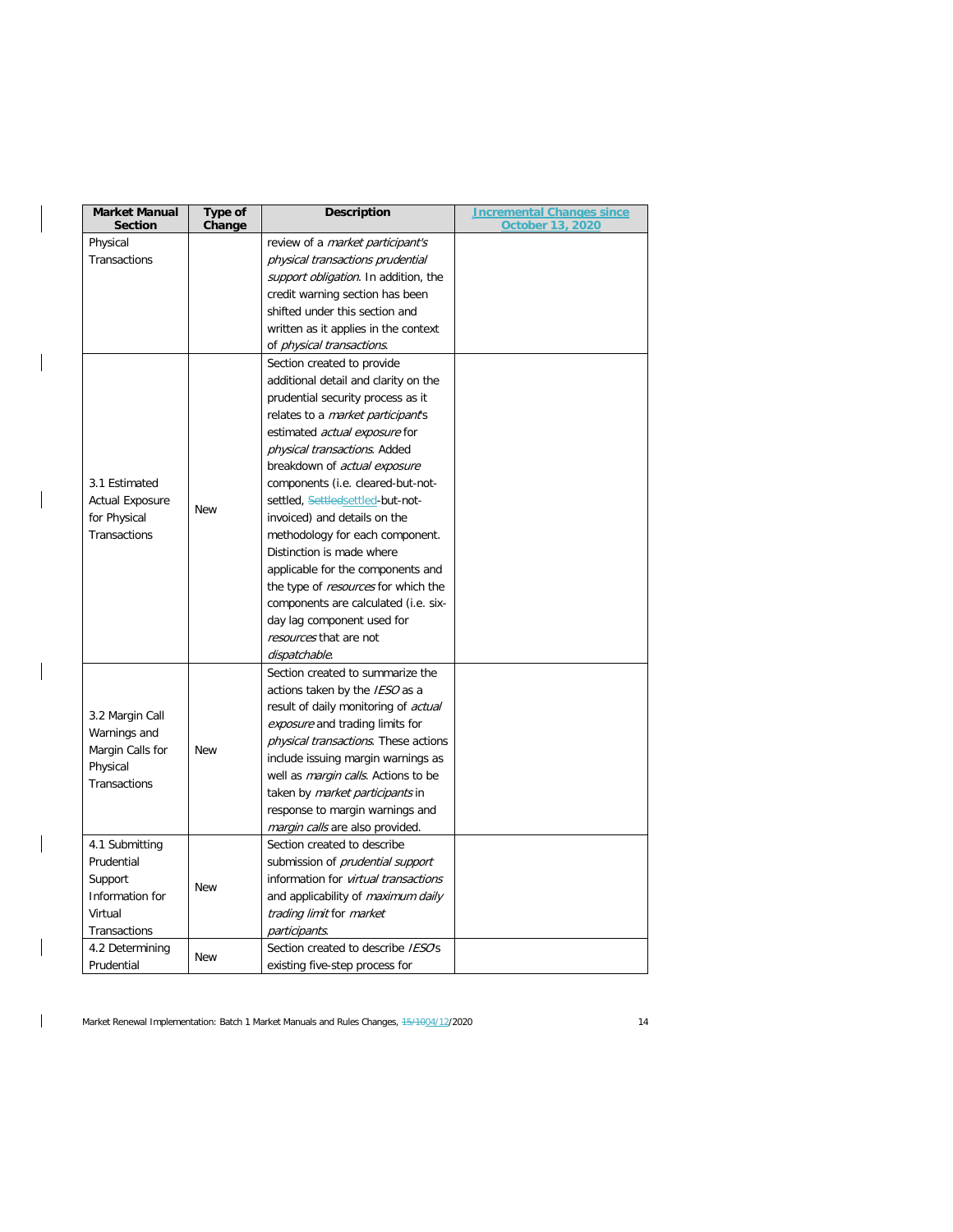| <b>Market Manual</b><br><b>Section</b>                                                                                                                     | Type of<br>Change | <b>Description</b>                                                                                                                                                                                                                                          | <b>Incremental Changes since</b><br><b>October 13, 2020</b> |
|------------------------------------------------------------------------------------------------------------------------------------------------------------|-------------------|-------------------------------------------------------------------------------------------------------------------------------------------------------------------------------------------------------------------------------------------------------------|-------------------------------------------------------------|
| Support<br>Obligation for<br>Virtual<br>Transactions                                                                                                       |                   | establishing prudential support<br>obligations for a market participant<br>that intends to be authorized as a<br>virtual trader. - Calculations for<br>components of <i>prudential support</i><br>obligations are described in detail.                      |                                                             |
| 4.3 Posting of<br>Prudential<br>Support for Virtual<br>Transactions                                                                                        | <b>New</b>        | Section created to describe<br>acceptable forms for posting<br>prudential support obligations for<br>market participants that intend to<br>authorize as a virtual trader.                                                                                   |                                                             |
| 4.4 Updating the<br>Prudential<br>Support<br>Obligation for<br>Virtual<br>Transactions                                                                     | <b>New</b>        | Section created to describe process<br>for IESO's review of prudential<br>support obligation components and<br>to provide details for updating<br>prudential support obligations for<br>existing market participants.                                       |                                                             |
| 5.1 Daily Screen<br>of Virtual<br>Transactions                                                                                                             | <b>New</b>        | Section created to describe how<br>the <i>IESO</i> 's tools screen submitted<br>virtual transactions for bid and<br>offer quantities and daily dollar<br>exposure. Formula provided for<br>market participants to determine<br>their daily dollar exposure. |                                                             |
| 5.2 Daily<br>Monitoring of<br>Virtual<br><b>Transaction Actual</b><br>Exposure and<br><b>Trading Limit</b>                                                 | <b>New</b>        | Section created to describe how<br>the <i>IESO</i> will monitor <i>virtual</i><br>transaction actual exposure and<br>trading limits on a daily basis and<br>cleared-but-not-settled and settled-<br>but-not-invoiced components of<br>actual exposure.      |                                                             |
| 5.3 Price Delta for<br>Daily Cumulative<br>Submitted-but-<br>not-cleared Dollar<br>Exposure and<br>Cleared-but-not-<br>settled for Virtual<br>Transactions | <b>New</b>        | Section created to provide<br>methodology used by the IESO to<br>determine a price delta to calculate<br>the daily cumulative submitted-but-<br>not cleared dollar exposure and the<br>daily cleared-but-not-settled<br>component of actual exposure.       |                                                             |
| 5.4 Margin Call<br>Warnings and<br>Margin Calls for                                                                                                        | <b>New</b>        | Section created to summarize the<br>actions taken by the IESO as a<br>result of daily monitoring of actual<br>exposure and trading limits for                                                                                                               |                                                             |

 $\mathbf{I}$ 

 $\overline{\phantom{a}}$ 

 $\mathbf{I}$ 

 $\mathbf{I}$ 

 $\mathbf{I}$ 

 $\mathbf{I}$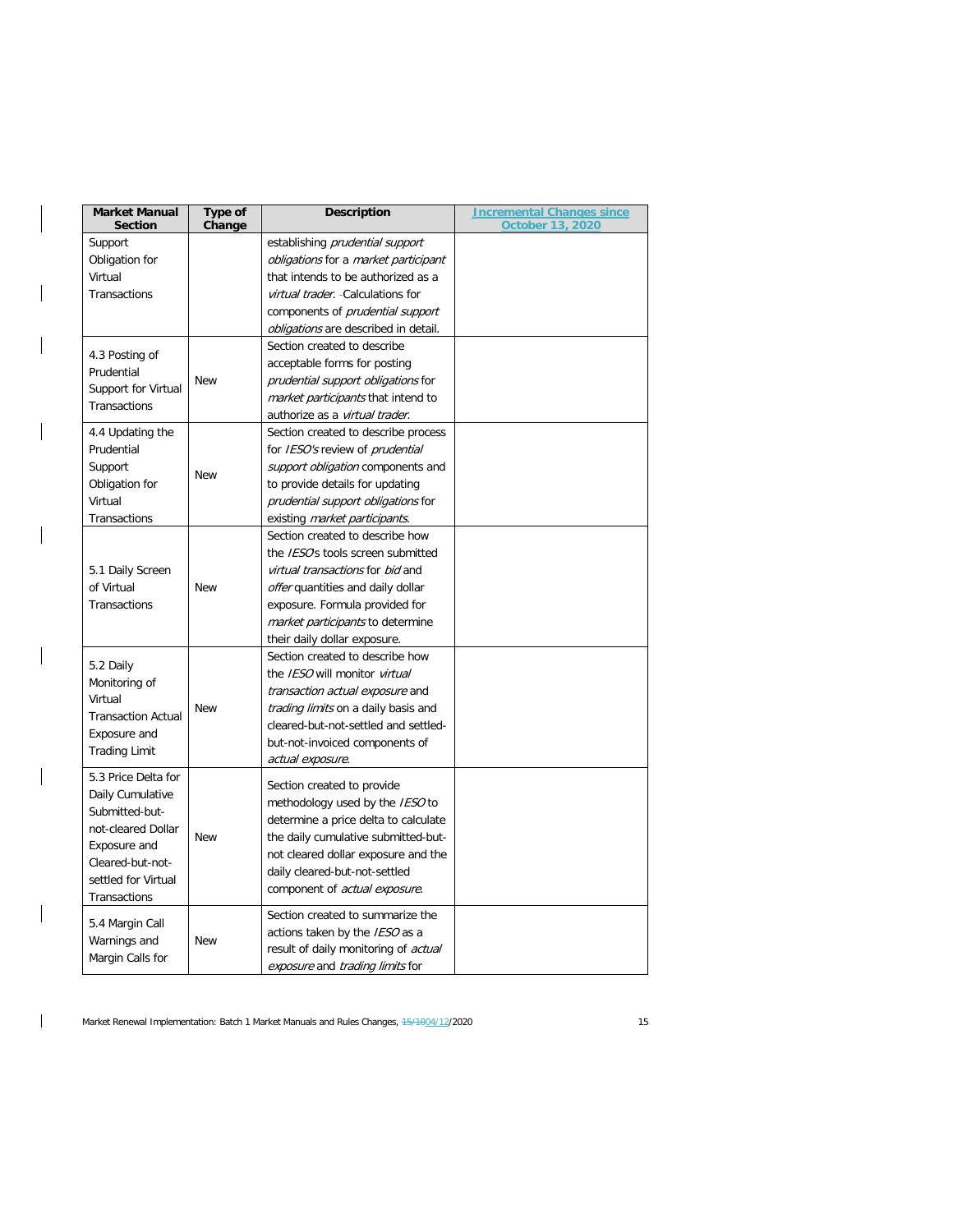| <b>Market Manual</b><br><b>Section</b> | Type of<br>Change | <b>Description</b>                                                           | <b>Incremental Changes since</b><br><b>October 13, 2020</b> |  |  |
|----------------------------------------|-------------------|------------------------------------------------------------------------------|-------------------------------------------------------------|--|--|
| Virtual                                |                   | virtual transactions. These actions                                          |                                                             |  |  |
| Transactions                           |                   | include issuing margin warnings as                                           |                                                             |  |  |
|                                        |                   | well as <i>margin calls</i> . Actions to be                                  |                                                             |  |  |
|                                        |                   | taken by <i>market participants</i> in                                       |                                                             |  |  |
|                                        |                   | response to margin warnings and                                              |                                                             |  |  |
|                                        |                   | margin calls are also provided.                                              |                                                             |  |  |
| 5.5 Consolidated                       |                   |                                                                              |                                                             |  |  |
| Process for                            |                   | Section created to describe daily                                            |                                                             |  |  |
| Monitoring                             |                   | monitoring and <i>actual exposure</i>                                        |                                                             |  |  |
| Physical                               | <b>New</b>        | limits for a <i>market participant</i> that                                  |                                                             |  |  |
| Transactions and                       |                   | conducts <i>physical transactions</i> and                                    |                                                             |  |  |
| Virtual                                |                   | virtual transactions.                                                        |                                                             |  |  |
| Transactions                           |                   |                                                                              |                                                             |  |  |
|                                        |                   | Section updated to include default                                           |                                                             |  |  |
| 6.1 Default Levy                       | Modified          | levy process for virtual                                                     |                                                             |  |  |
|                                        |                   | transactions.                                                                |                                                             |  |  |
| 7.0 Capacity                           |                   |                                                                              |                                                             |  |  |
| Prudential                             | Modified          | Grammar and formatting changes                                               |                                                             |  |  |
| Requirements                           |                   | are applied to this section.                                                 |                                                             |  |  |
|                                        |                   |                                                                              |                                                             |  |  |
|                                        | <b>New</b>        | Section created to describe publicly<br>published annual virtual transaction |                                                             |  |  |
| 8.0 Prudential                         |                   |                                                                              |                                                             |  |  |
| <b>Security Reports</b>                |                   | price delta report and daily virtual                                         |                                                             |  |  |
|                                        |                   | transaction price delta report.                                              |                                                             |  |  |
| Appendix A:                            | <b>New</b>        | Section to describe meaning of                                               |                                                             |  |  |
| Acronyms                               |                   | acronyms.                                                                    |                                                             |  |  |
| Appendix B:                            |                   | This section was not updated in                                              |                                                             |  |  |
| Forms                                  | No change         | this revision of market                                                      |                                                             |  |  |
|                                        |                   | manualMarket Manual 5.4                                                      |                                                             |  |  |
| Appendix C:                            |                   | This section was not updated in                                              |                                                             |  |  |
| <b>Credit Ratings</b>                  | No change         | this revision of market                                                      |                                                             |  |  |
|                                        |                   | manualMarket Manual 5.4                                                      |                                                             |  |  |
|                                        |                   | Section created to describe                                                  |                                                             |  |  |
| Appendix D: Good                       |                   | allowable reductions in <i>prudential</i>                                    |                                                             |  |  |
| Payment History                        | <b>New</b>        | support obligations based on good                                            |                                                             |  |  |
|                                        |                   | payment history by market                                                    |                                                             |  |  |
|                                        |                   | participants.                                                                |                                                             |  |  |
| Appendix E:                            |                   |                                                                              |                                                             |  |  |
| Global Adjustment                      |                   | Section created to describe                                                  | Section updated to clarify that                             |  |  |
| Calculation for                        |                   | calculation of global adjustment for                                         | market participants' GA estimate is                         |  |  |
| Minimum Trading                        | <b>New</b>        | minimum trading limit and default                                            | the sum of the Class A and Class B                          |  |  |
| Limit and Default                      |                   | protection amount.                                                           | <b>Global Adjustment calculations.</b>                      |  |  |
| Protection                             |                   |                                                                              |                                                             |  |  |
| Amount                                 |                   |                                                                              |                                                             |  |  |

 $\mathbf{I}$ 

 $\mathbf{I}$ 

 $\overline{\phantom{a}}$ 

Market Renewal Implementation: Batch 1 Market Manuals and Rules Changes,  $\frac{15}{1004}/\frac{2}{2020}$  16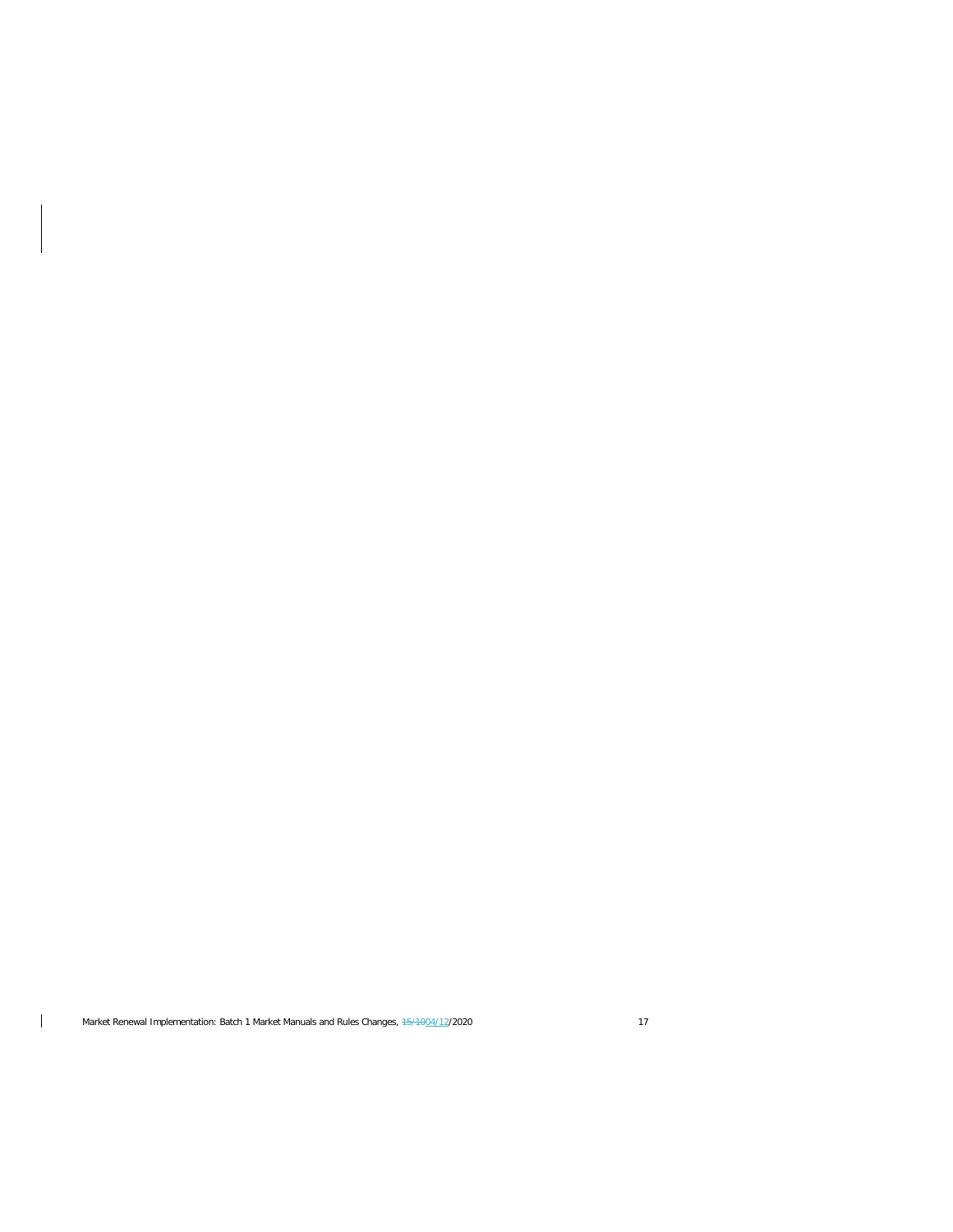# **Summary of Market Rule Changes**

 $\overline{\phantom{a}}$ 

 $\mathbf{I}$ 

| Chapter   | <b>Section</b>      | <b>Topic</b>                                  | Type of<br>Change | <b>Description</b>                                                                                                                                                                                                                                                                                                                                                                                                                                                                 | <u>Incremental</u><br><b>Changes since</b><br>October 13, 2020 |
|-----------|---------------------|-----------------------------------------------|-------------------|------------------------------------------------------------------------------------------------------------------------------------------------------------------------------------------------------------------------------------------------------------------------------------------------------------------------------------------------------------------------------------------------------------------------------------------------------------------------------------|----------------------------------------------------------------|
| Chapter 2 | 5.1, 5.1.3          | Prudentials -<br>Purpose and<br>Application   | New,<br>Modified  | Section added/modified to<br>specify which prudential<br>market rule provisions are<br>applicable to <i>market</i><br>participants based on their<br>authorizations to participate<br>in the IESO-administered<br>markets.                                                                                                                                                                                                                                                         |                                                                |
| Chapter 2 | 5.1.2               | Prudentials -<br>Prudential<br><b>Reviews</b> | Deleted           | Delete the <i>market rule</i><br>obligation for the IESO to<br>review the prudential regime<br>at least once every three<br>years.                                                                                                                                                                                                                                                                                                                                                 |                                                                |
| Chapter 2 | $5 -$<br>throughout | Prudentials -<br>Expand to<br>Include DAM     | Modified          | Changes to incorporate the<br>day-ahead market (physical<br>transactions and virtual<br><i>transactions</i> ) into the<br>prudential framework                                                                                                                                                                                                                                                                                                                                     |                                                                |
| Chapter 2 | $5 -$<br>throughout | Prudentials -<br>Exhaustive<br>Language       | New,<br>Modified  | Use of "for <i>physical</i><br>transactions" or "for virtual<br>transactions" - some<br>language may appear<br>repetitive/redundant (e.g.<br>section 5.3.1). - This<br>approach has been adopted<br>to drafting the relevant<br>sections of the <i>market rules</i><br>to reflect the fact that each<br>respective component of the<br>maximum net exposure has<br>a distinct calculation and<br>numeric value in respect of<br>physical transactions and<br>virtual transactions. |                                                                |

Market Renewal Implementation: Batch 1 Market Manuals and Rules Changes,  $\frac{15}{1004}/\frac{2}{2020}$  18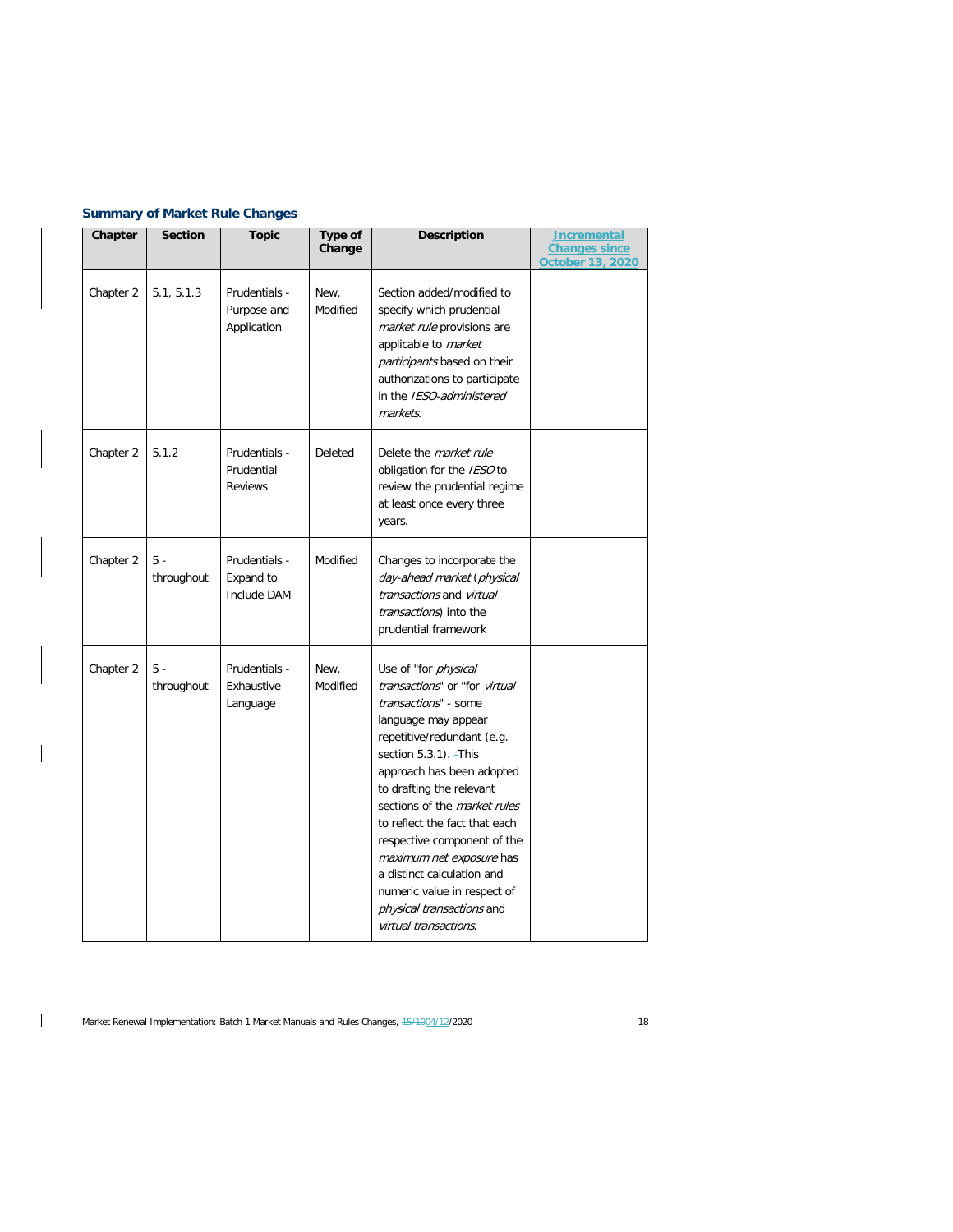| Chapter   | <b>Section</b>             | <b>Topic</b>                                                                        | Type of<br>Change | <b>Description</b>                                                                                                                                                                                                                                                                                                                                                                                                    | <b>Incremental</b><br><b>Changes since</b> |
|-----------|----------------------------|-------------------------------------------------------------------------------------|-------------------|-----------------------------------------------------------------------------------------------------------------------------------------------------------------------------------------------------------------------------------------------------------------------------------------------------------------------------------------------------------------------------------------------------------------------|--------------------------------------------|
|           |                            |                                                                                     |                   |                                                                                                                                                                                                                                                                                                                                                                                                                       | <b>October 13, 2020</b>                    |
| Chapter 2 | 5.2.7A                     | Prudentials -<br><b>IESO</b> authority<br>to draw on<br>prudential<br>support       | <b>New</b>        | Specify the <i>IESO</i> may<br>exercise its rights over any<br>amount or <i>prudential</i><br>support that has been<br>provided by a <i>market</i><br>participant irrespective of<br>whether the <i>prudential</i><br>support was provided for<br>the purpose of satisfying a<br>prudential support obligation<br>for <i>physical transactions</i> or a<br>prudential support obligation<br>for virtual transactions. |                                            |
| Chapter 2 | 5.2.10                     | Prudentials-<br><b>Retailers</b>                                                    | <b>New</b>        | Specify that for purposes of<br>section 5 of the <i>market</i><br>rules, that a retailer shall be<br>deemed to be an energy<br>trader for purposes of<br>calculating <i>prudential</i><br>support obligations. - In<br>other words, the IESO will<br>use an estimate of the<br>energy trader's/retailer's net<br>settlement amounts when<br>calculating <i>prudential</i><br>support obligations.                     |                                            |
| Chapter 2 | 5.3.2,<br>5.5.5.<br>5.3.3A | Prudentials -<br>Physical<br>Transactions:<br>Self-Assessed<br><b>Trading Limit</b> | Modified          | Eliminate the requirement<br>for <i>market participants</i> to<br>submit a self-assessed<br>trading limit or estimated<br>net settlement amount at<br>least seven business days<br>prior to a <i>billing period</i> -<br>submissions will be accepted<br>by the <i>IESO</i> at any time<br>during a <i>billing period</i> ;<br>Clarify timing of application                                                          |                                            |

 $\mathbf{I}$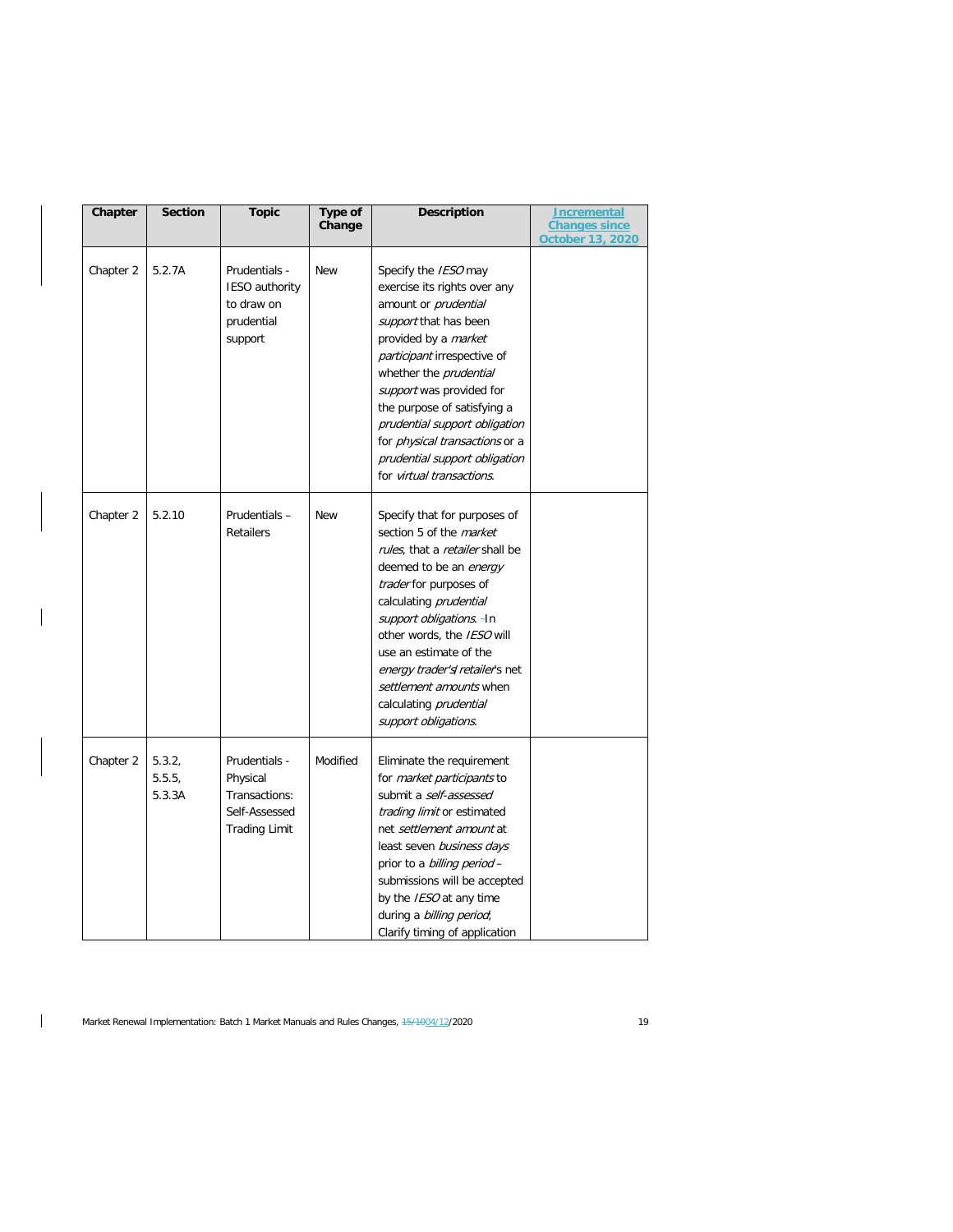| Chapter   | <b>Section</b>                          | <b>Topic</b>                                                                                 | Type of<br>Change   | <b>Description</b>                                                                                                                                                                                                                                                                                                                                                                                                        | <u>Incremental</u><br><b>Changes since</b><br><b>October 13, 2020</b> |
|-----------|-----------------------------------------|----------------------------------------------------------------------------------------------|---------------------|---------------------------------------------------------------------------------------------------------------------------------------------------------------------------------------------------------------------------------------------------------------------------------------------------------------------------------------------------------------------------------------------------------------------------|-----------------------------------------------------------------------|
|           |                                         |                                                                                              |                     | of self-assessed trading<br>limits.                                                                                                                                                                                                                                                                                                                                                                                       |                                                                       |
| Chapter 2 | 5.3.4,<br>5.3.4.1<br>5.3.4.2<br>5.3.4.3 | Prudentials -<br>Physical<br>Transactions:<br>Minimum<br><b>Trading Limit</b><br>calculation | Modified            | Clarify calculation of<br>minimum trading limit for<br>physical transactions;<br>Replace references to<br>metered market participants<br>and non-metered market<br>participants with energy<br>traders and non-energy<br>traders; Codify a minimum<br>prudential support obligation<br>for energy traders<br>conducting <i>physical</i><br>transactions who have not<br>transacted for at least three<br>billing periods. |                                                                       |
| Chapter 2 | 5.3.5,<br>5.3.6, 5.3.7                  | Prudentials -<br>Physical<br>Transactions:<br><b>Trading Limits</b>                          | Modified,<br>Delete | Clarify calculation of <i>trading</i><br>limit; delete market rule<br>which prevents a <i>market</i><br><i>participant</i> from requesting<br>a change to their <i>trading</i><br>limit during the upcoming<br>energy period - change<br>requests will be allowed at<br>any time.                                                                                                                                         |                                                                       |
| Chapter 2 | 5.3.8,<br>5.3.8A,<br>5.3.8B             | Prudentials -<br>Physical<br>Transactions:<br>Default<br>Protection<br>Amount,<br>Adjusting  | Modified            | Clarify calculation of <i>default</i><br>protection amount; Replace<br>references to metered<br>market participants and<br>non-metered market<br>participants with energy                                                                                                                                                                                                                                                 |                                                                       |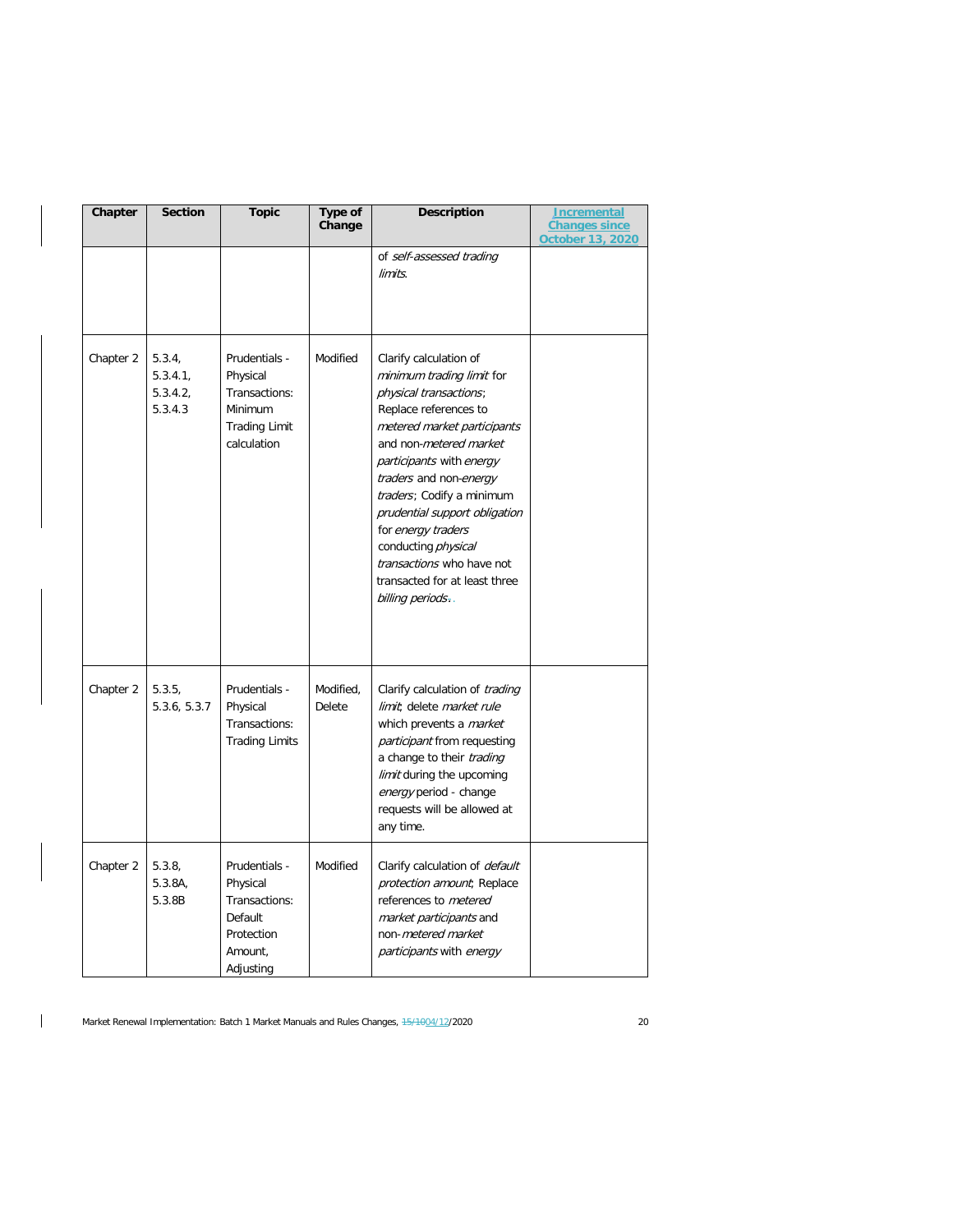| Chapter   | <b>Section</b>      | <b>Topic</b>                                                                                           | <b>Type of</b><br>Change | <b>Description</b>                                                                                                                                                                                                                                                                                                                                                                                                                                                                                                                                                                                                                                                                                                                                                                                                                                                                                                                                   | <b>Incremental</b><br><b>Changes since</b><br><b>October 13, 2020</b>                                                                                                                                      |
|-----------|---------------------|--------------------------------------------------------------------------------------------------------|--------------------------|------------------------------------------------------------------------------------------------------------------------------------------------------------------------------------------------------------------------------------------------------------------------------------------------------------------------------------------------------------------------------------------------------------------------------------------------------------------------------------------------------------------------------------------------------------------------------------------------------------------------------------------------------------------------------------------------------------------------------------------------------------------------------------------------------------------------------------------------------------------------------------------------------------------------------------------------------|------------------------------------------------------------------------------------------------------------------------------------------------------------------------------------------------------------|
|           |                     | <b>Trading Limits</b><br>and Default<br>Protection<br>Amount for<br>Physical<br>Bilateral<br>Contracts |                          | traders and non-energy<br>traders.                                                                                                                                                                                                                                                                                                                                                                                                                                                                                                                                                                                                                                                                                                                                                                                                                                                                                                                   |                                                                                                                                                                                                            |
| Chapter 2 | 5.3.10A,<br>5.3.10C | Prudentials -<br>Physical<br>Transactions:<br>Price Basis                                              | Modified,<br><b>New</b>  | Amend the price basis used<br>for determining a <i>market</i><br>participant's (for non-energy<br>traders) minimum trading<br>limit and default protection<br>amount, 5.3.10A.1 for a<br>market participant<br>associated with a <i>generation</i><br>resource, dispatchable load,<br>or price responsive load, the<br>greater of (i) the average<br>hourly locational marginal<br>price in the day-ahead<br>market or (ii) the average<br>locational marginal price in<br>the real-time market;<br>5.3.10A.2 for a <i>market</i><br>participant that is associated<br>with a non-dispatchable<br>load, the greater of (i) the<br>average Ontario zonal price<br>in the <i>day-ahead market</i> or<br>(ii) the average Ontario<br>zonal price in the real-time<br>market; allow the IESO to<br>use any applicable prices<br>published by the OEB when<br>determining price<br>components required to<br>calculate prudential support<br>obligations. | Section 5.3.10A.1<br>amended to correct<br>that the prices used<br>from the day-ahead<br>market are not an<br>average and that<br>the prices used from<br>the real-time<br>market is an hourly<br>average. |
| Chapter 2 | 5.6.5, 5.6.7        | Prudentials -<br>Physical                                                                              | <b>New</b>               | Specify that <i>market</i><br><i>participants</i> conducting both                                                                                                                                                                                                                                                                                                                                                                                                                                                                                                                                                                                                                                                                                                                                                                                                                                                                                    |                                                                                                                                                                                                            |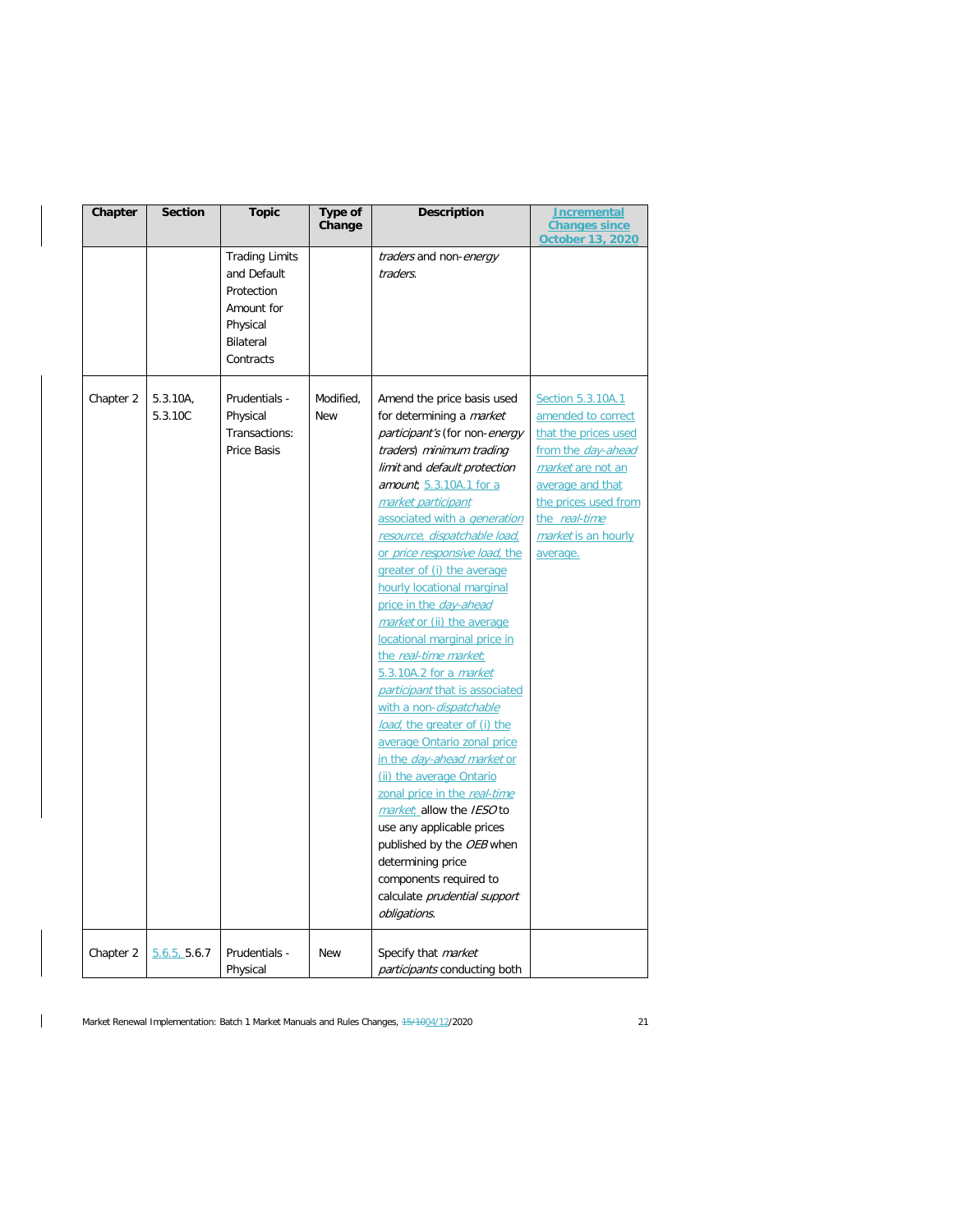| Chapter   | <b>Section</b>   | <b>Topic</b>                                                                                                        | Type of<br>Change       | <b>Description</b>                                                                                                                                                                                                                                                                                       | Incremental<br><b>Changes since</b><br><b>October 13, 2020</b>                                                                                                                                                                                                                                                                                                                           |
|-----------|------------------|---------------------------------------------------------------------------------------------------------------------|-------------------------|----------------------------------------------------------------------------------------------------------------------------------------------------------------------------------------------------------------------------------------------------------------------------------------------------------|------------------------------------------------------------------------------------------------------------------------------------------------------------------------------------------------------------------------------------------------------------------------------------------------------------------------------------------------------------------------------------------|
|           |                  | Transactions:<br>No Margin Call<br>Option                                                                           |                         | <i>physical transactions</i> and<br>virtual transactions will be<br>ineligible for the no margin<br>call option.                                                                                                                                                                                         |                                                                                                                                                                                                                                                                                                                                                                                          |
| Chapter 2 | 5.7.2A           | Prudentials -<br>Physical<br>Transactions:<br>Prudential<br>Guarantee                                               | <b>New</b>              | Obligate market participants<br>who have provided the IESO<br>with a prudential quarantee<br>and who intend to be<br>authorized as a virtual<br>trader to re-execute the<br>revised form of prudential<br>guarantee.                                                                                     |                                                                                                                                                                                                                                                                                                                                                                                          |
| Chapter 2 | 5.8.2A           | Prudentials -<br>Physical<br>Transactions:<br>Suspension of<br>CreditWatch<br>provisions for<br><b>Distributors</b> | Delete                  | Delete the <i>market rule</i><br>which suspended the<br>operation of the credit<br>watch provisions (section<br>5.8.2) for <i>distributors</i><br>between November 2002<br>and February 2003. - This<br>provision is obsolete and no<br>longer required.                                                 |                                                                                                                                                                                                                                                                                                                                                                                          |
| Chapter 2 | 5.8.6<br>5.8.6.3 | Prudentials -<br>Physical<br>Transactions:<br>Reductions for<br>Energy<br><b>Traders</b>                            | Modified,<br><b>New</b> | Specify a new restriction on<br>prudential reductions for<br>energy traders - credit<br>rating reductions under<br>section 5.8.1 will not be<br>allowed until the energy<br>trader has conducted<br>transactions in the IESO-<br>administered markets for at<br>least three previous billing<br>periods. | Section 5.8.6.3<br>amended to clarify<br>that the requirement<br>for "conducting<br>transactions in the<br>IESO-administered<br>market for at least<br>three previous<br>billing periods" is for<br>conducting " <i>physical</i><br>transactions for<br>energy". This<br>clarifying language<br>is consistent with<br>the language in<br>sections 5.3.4.2 and<br><u>5.3.4.3 (minimum</u> |

 $\overline{\phantom{a}}$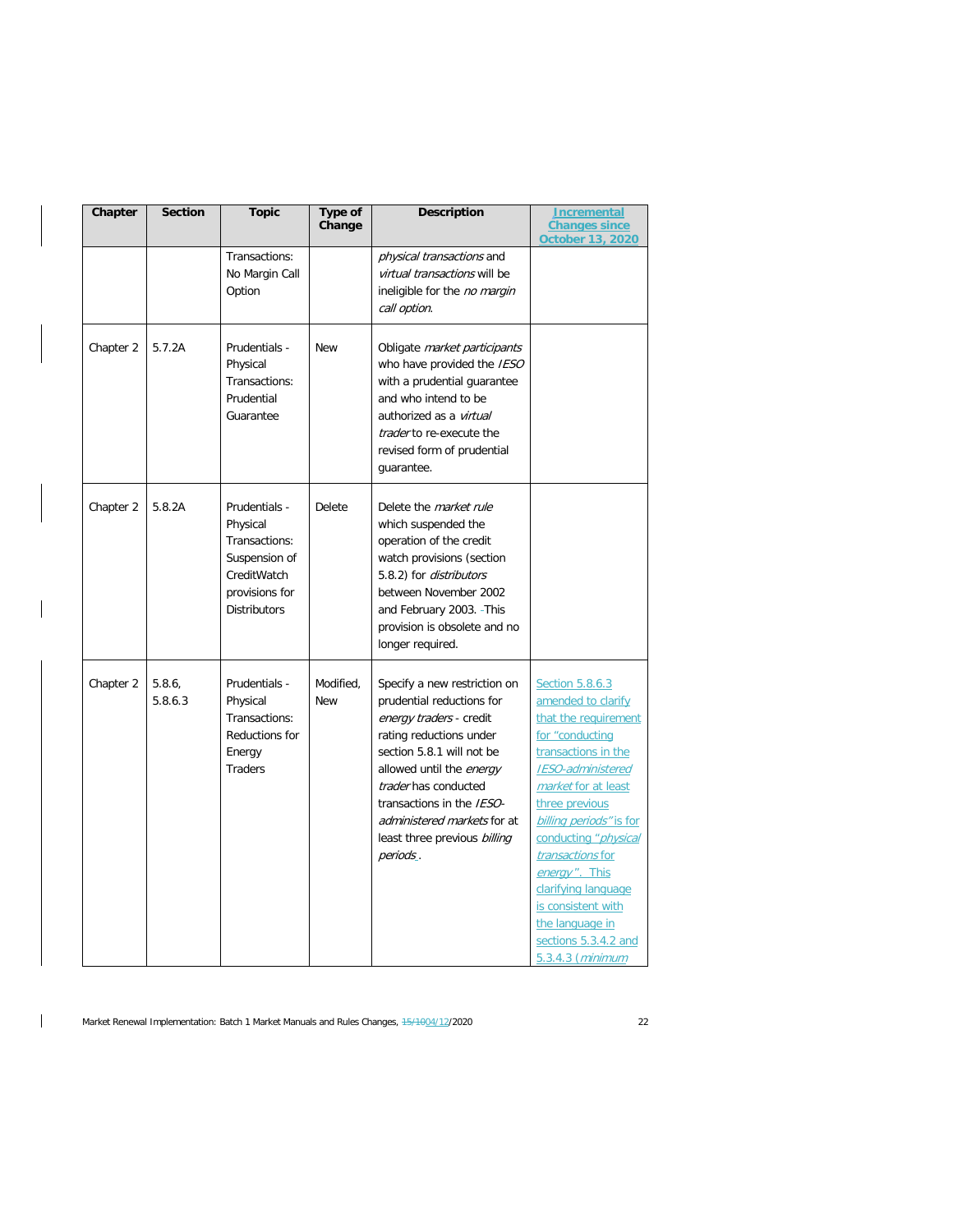| Chapter   | <b>Section</b> | <b>Topic</b>                                                                                                               | Type of<br>Change | Description                                                                                                                                         | <b>Incremental</b><br><b>Changes since</b><br>October 13, 2020 |
|-----------|----------------|----------------------------------------------------------------------------------------------------------------------------|-------------------|-----------------------------------------------------------------------------------------------------------------------------------------------------|----------------------------------------------------------------|
|           |                |                                                                                                                            |                   |                                                                                                                                                     | trading limits for<br>energy traders).                         |
|           |                |                                                                                                                            |                   |                                                                                                                                                     |                                                                |
|           |                |                                                                                                                            |                   |                                                                                                                                                     |                                                                |
| Chapter 2 | 5C             | Prudentials -<br>Virtual<br>Transactions                                                                                   | <b>New</b>        | Create a new section for<br>day-ahead virtual<br>transactions by largely<br>mirroring the <i>physical</i><br>transaction market rule<br>provisions. |                                                                |
| Chapter 2 | 5C.1           | Prudentials -<br>Virtual<br>Transactions:<br>Trading Limit,<br>Default<br>Protection<br>Amount,<br>Maximum Net<br>Exposure | <b>New</b>        | Specify calculation of<br>participant trading limit (TL),<br>default protection amount<br>(DPA) and maximum net<br>$exposure$ (MNE = TL +<br>DPA).  |                                                                |
| Chapter 2 | 5C.1.2         | Prudentials -<br>Virtual<br>Transactions:<br>Maximum<br>Daily Trading<br>Limit                                             | <b>New</b>        | Obligate market participants<br>to submit a maximum daily<br>trading limit (in MWh).                                                                |                                                                |
| Chapter 2 | 5C.1.9         | Prudentials -<br>Virtual                                                                                                   | <b>New</b>        | Specify IESO-determined<br>price delta for determining                                                                                              |                                                                |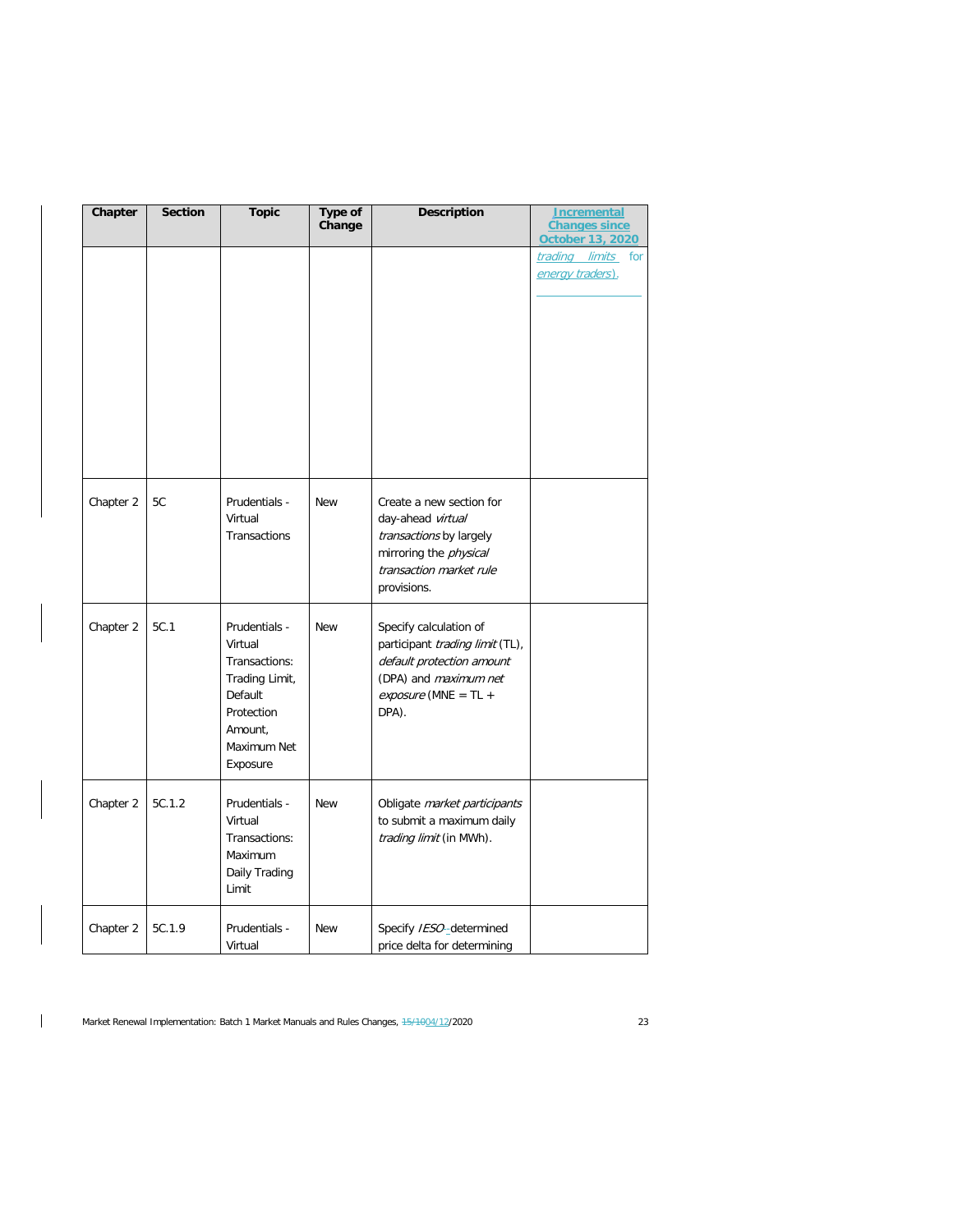| Chapter   | <b>Section</b> | <b>Topic</b>                                                                                           | Type of<br>Change | <b>Description</b>                                                                                                                                                                                                                                                    | Incremental<br><b>Changes since</b><br>October 13, 2020                                                                                  |
|-----------|----------------|--------------------------------------------------------------------------------------------------------|-------------------|-----------------------------------------------------------------------------------------------------------------------------------------------------------------------------------------------------------------------------------------------------------------------|------------------------------------------------------------------------------------------------------------------------------------------|
|           |                | Transactions:<br>Price Delta                                                                           |                   | trading limit and default<br>protection amount.                                                                                                                                                                                                                       |                                                                                                                                          |
| Chapter 2 | 5C.2, 5C.4     | Prudentials -<br>Virtual<br>Transactions:<br>Margin Call<br>Warning and<br>Margin Call<br>Requirements | <b>New</b>        | Specify <i>margin call</i> warning<br>and margin call<br>requirements (same<br>percentage levels as<br>physical transactions).                                                                                                                                        |                                                                                                                                          |
| Chapter 2 | 5C.3           | Prudentials -<br>Virtual<br>Transactions:<br>Screening<br>Methods                                      | <b>New</b>        | Specify the <i>IESO's</i> ability to<br>reject bids and offers based<br>on two virtual screening<br>methods; Specify calculation<br>of actual exposure.                                                                                                               | <b>Clarify that the price</b><br>delta considers up<br>to the 97 <sup>th</sup> percentile<br>in its determination<br>of the price delta. |
| Chapter 2 | 5C.5.2         | Prudentials -<br>Virtual<br>Transactions:<br>Forms of<br>Prudential<br>Support                         | <b>New</b>        | Specify prudential support<br>for <i>virtual transactions</i> must<br>be satisfied by a letter of<br>credit.                                                                                                                                                          |                                                                                                                                          |
| Chapter 2 | 5C.6.1         | Prudentials -<br>Virtual<br>Transactions:<br>Reductions                                                | <b>New</b>        | Specify a reduction available<br>to virtual prudential support<br>for <i>generators</i> .                                                                                                                                                                             |                                                                                                                                          |
| Chapter 2 | 5D             | Prudentials -<br>Conducting<br>Physical and<br>Virtual<br>Transactions                                 | <b>New</b>        | Create a new section for<br>consolidated trading limit,<br>actual exposure calculation,<br>monitoring, and<br>consolidated margin call<br>requirements for<br>participants authorized to<br>conduct both <i>physical</i><br>transactions and virtual<br>transactions. |                                                                                                                                          |

 $\mathbf{I}$